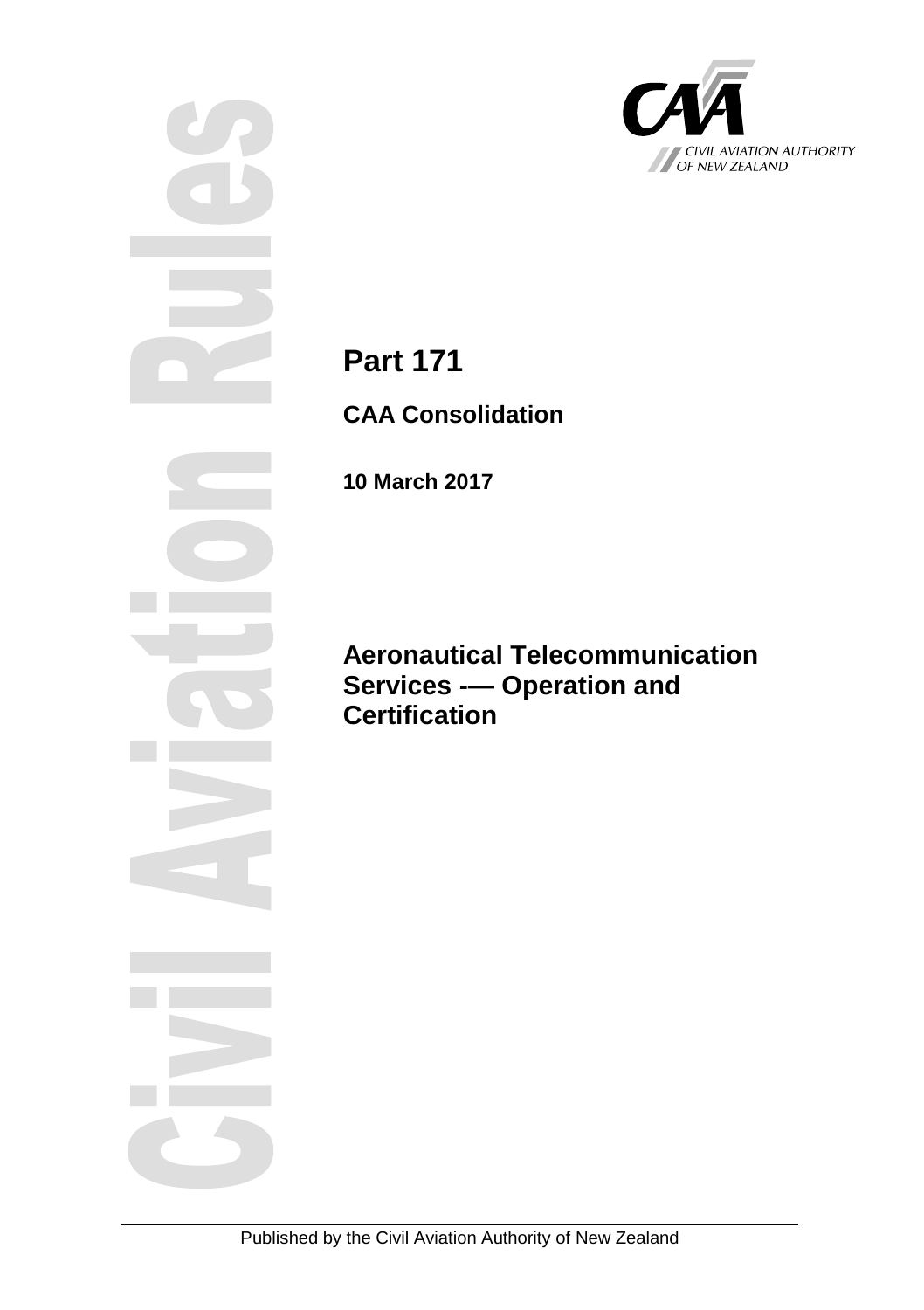## **DESCRIPTION**

Part 171 provides the operating and technical standards for aeronautical telecommunication services and facilities, and the rules governing the certification and operation of organisations providing aeronautical telecommunication services in support of IFR flight or an air traffic service.

**This document is the current consolidated version of Part 171 produced by the Civil Aviation Authority, and serves as a reference only. It is compiled from the official ordinary rules that have been signed into law by the Minister of Transport. Copies of the official rule and amendments as signed by the Minister of Transport may be obtained from the Civil Aviation Authority or may be downloaded from the official website at: www.caa.govt.nz/**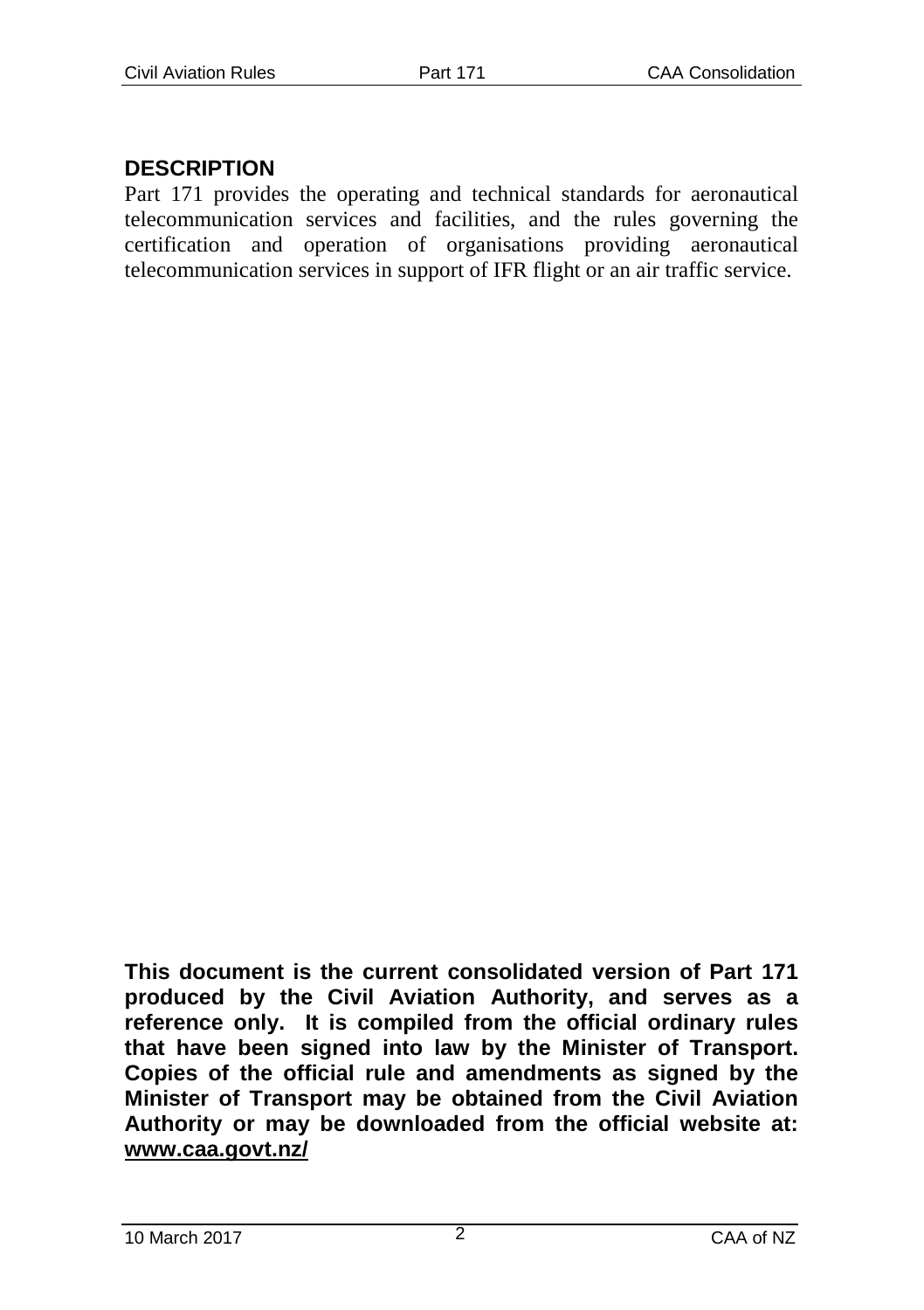## **Bulletin**

Part 171 first came into force on 1 October 1992 and the following amendments were made:

| <b>Amendment</b>       | <b>Effective Date</b> |
|------------------------|-----------------------|
| Amendment 1            | 8 February 1996       |
| Amendment 2 (Re-issue) | 24 January 2002       |
| Amendment 3            | 22 June 2006          |
| Amendment 4            | 1 February 2016       |
| Amendment 5            | 10 March 2017         |

#### *Summary of amendments and change:*

| Amendment 1:           | Rules 171.7, 171.9, 171.11 and 171.19 are         |
|------------------------|---------------------------------------------------|
| (Docket $1160$ )       | revoked and substituted, rules 171.51,            |
|                        | 171.101 and 171.115 are amended, rule             |
|                        | $171.117$ is inserted, rule $171.111$ is revoked. |
| Amendment 2 (Re-issue) | Part 171 is revoked and re-issued.                |
| (99/CAR/1325)          |                                                   |
| Amendment 3            | Rules 171.19 and 171.55, and the title for        |
| (3/CAR/4)              | rule 171.109 are revoked and substituted.         |
| Amendment 4            | Rules 171.51, 171.71, 171.73, 171.77 and          |
| (8/CAR/1)              | 171.115 are revoked and replaced; and rules       |
|                        | 171.251 and 171.253 are inserted.                 |
| Amendment 5            | Amending rule 171.251 (the Safety                 |
| (16/CAR/1)             | Management transition rule) to clarify            |
|                        | matters to do with the timing and submission      |
|                        | of implementation plans and to correct            |
|                        | references to applicants and to remove            |
|                        | paragraph (f) of the existing rule.               |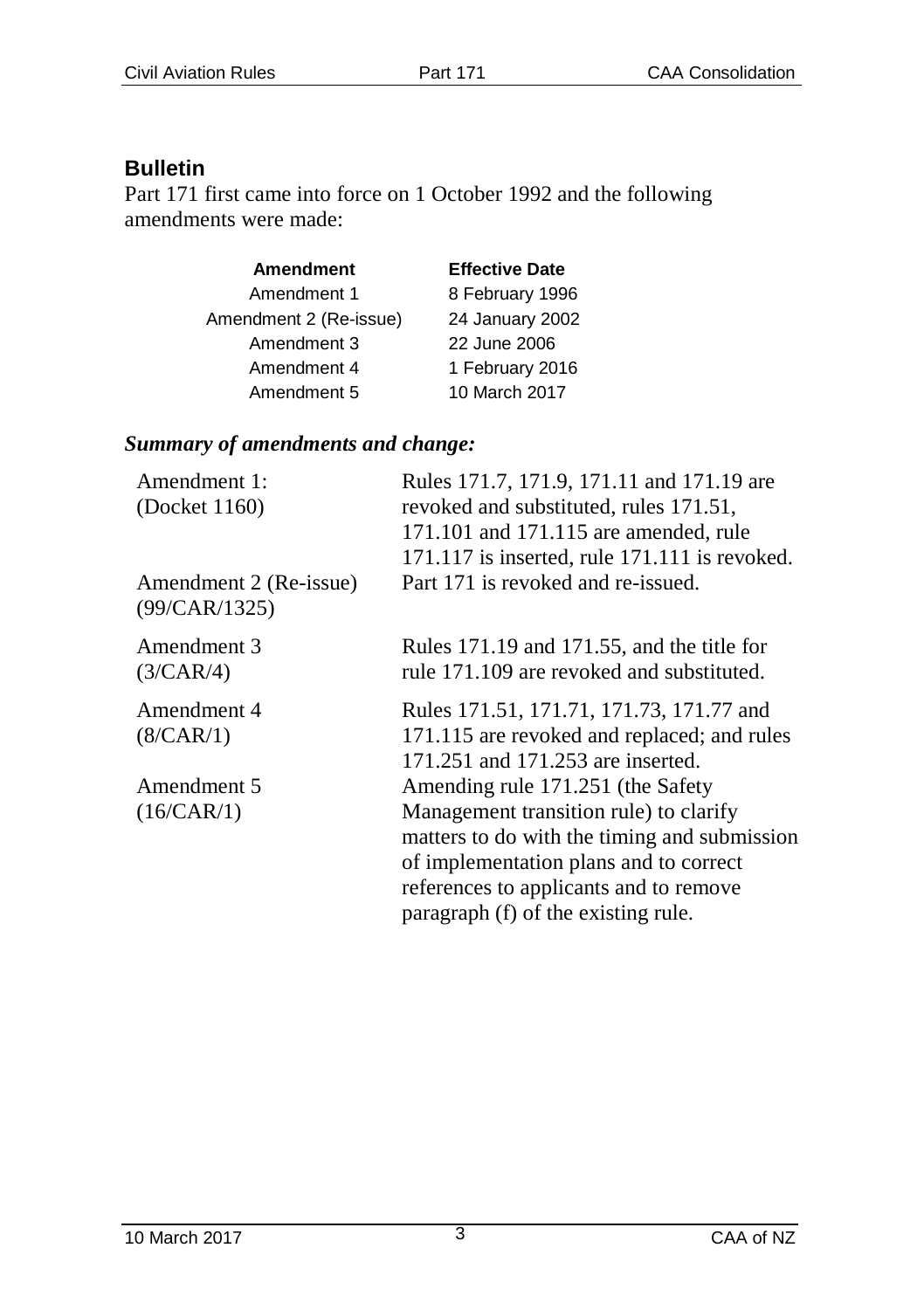## **List of Rules**

|        | Subpart A - General                                                | 6  |
|--------|--------------------------------------------------------------------|----|
| 171.1  |                                                                    |    |
| 171.3  |                                                                    |    |
| 171.5  |                                                                    |    |
| 171.7  |                                                                    |    |
| 171.9  |                                                                    |    |
| 171.11 |                                                                    |    |
| 171.13 |                                                                    |    |
| 171.15 |                                                                    |    |
| 171.17 |                                                                    |    |
| 171.19 |                                                                    |    |
| 171.21 |                                                                    |    |
|        | <b>Subpart B - Certification Requirements</b>                      | 10 |
| 171.51 |                                                                    |    |
| 171.53 |                                                                    |    |
| 171.55 |                                                                    |    |
| 171.57 |                                                                    |    |
| 171.59 |                                                                    |    |
| 171.61 |                                                                    |    |
| 171.63 |                                                                    |    |
| 171.65 |                                                                    |    |
| 171.67 | Aeronautical facility check after accident or incident  17         |    |
| 171.69 |                                                                    |    |
| 171.71 |                                                                    |    |
| 171.73 |                                                                    |    |
| 171.75 |                                                                    |    |
| 171.77 | Aeronautical telecommunication service organisation exposition  20 |    |
|        |                                                                    |    |
|        | <b>Subpart C - Operating Requirements</b>                          | 23 |
|        |                                                                    |    |
|        |                                                                    |    |
|        |                                                                    |    |
|        |                                                                    |    |
|        |                                                                    |    |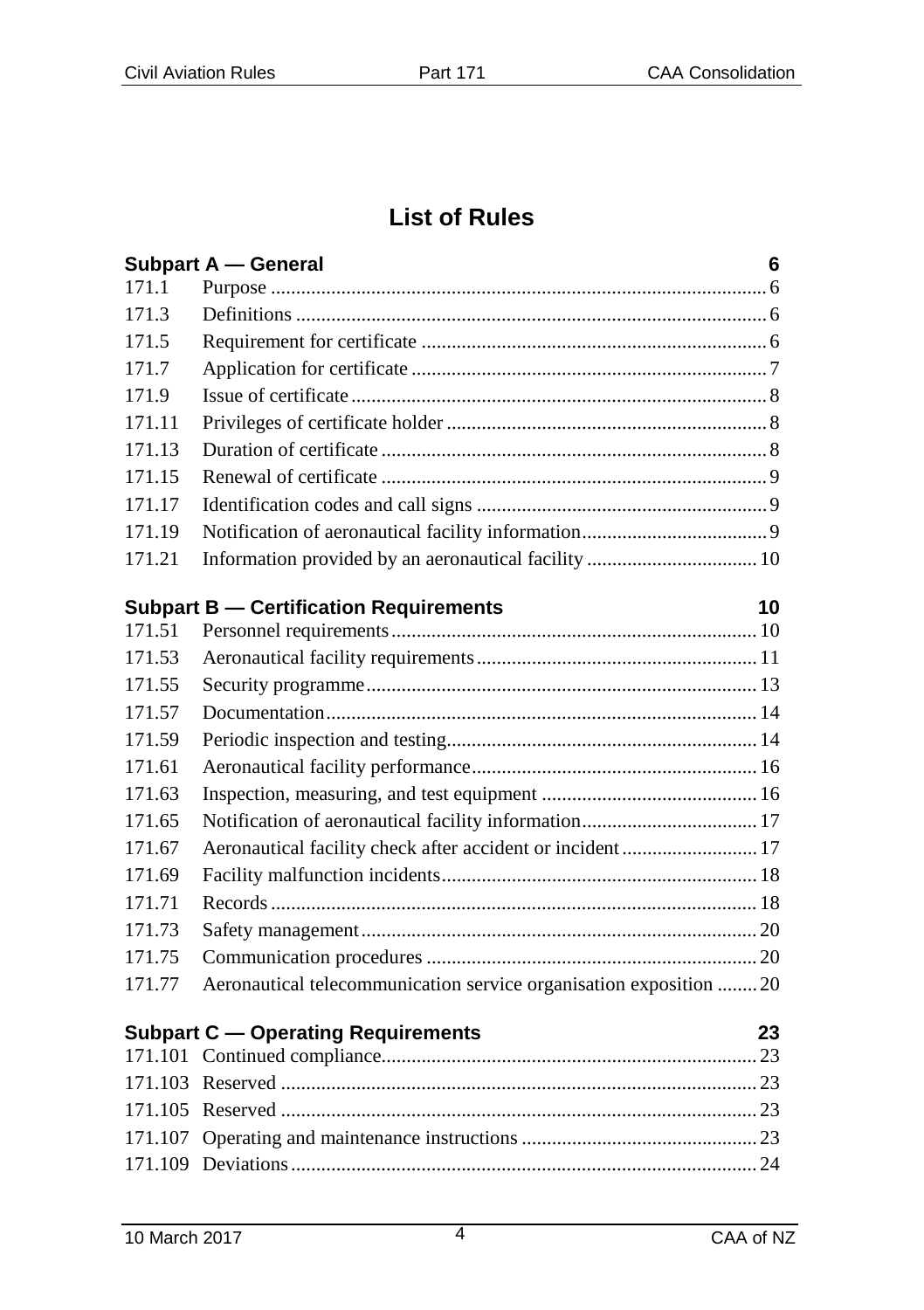| Subpart D — Facility Specifications and Requirements                                                                               | 27 |
|------------------------------------------------------------------------------------------------------------------------------------|----|
|                                                                                                                                    |    |
| <b>Subpart E - Transition Provisions</b>                                                                                           | 28 |
| 171.251 Transition for aeronautical telecommunication service organisation                                                         |    |
| 171.253 Transitional internal quality assurance for aeronautical<br>telecommunication service organisation certificate holders and |    |
|                                                                                                                                    |    |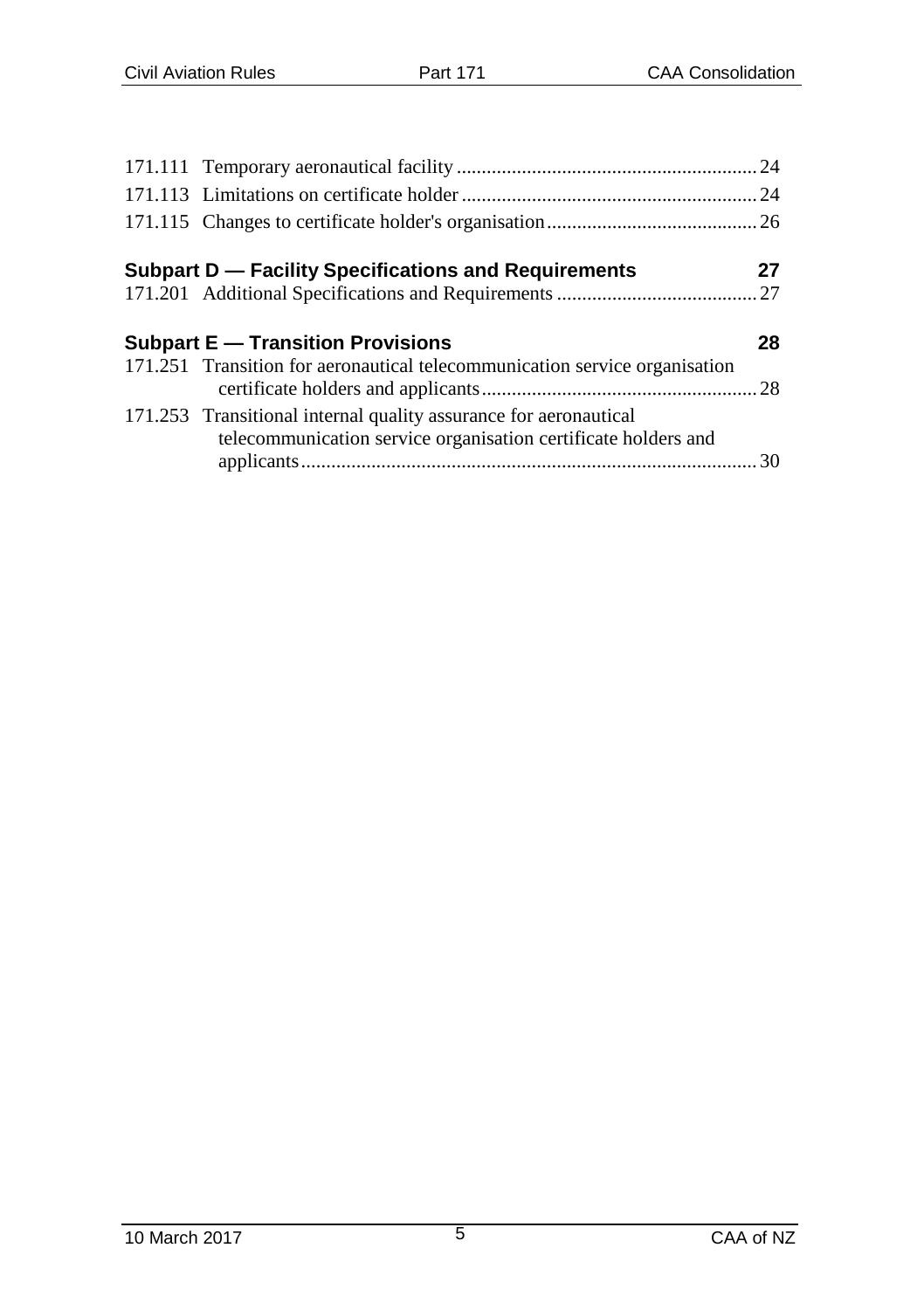# **Subpart A — General**

## **171.1 Purpose**

This Part prescribes—

- (1) operating and technical standards for aeronautical telecommunication services, and facilities; and
- (2) rules governing the certification and operation of organisations providing aeronautical telecommunication services in support of IFR flight or an air traffic service.

### **171.3 Definitions**

In this Part—

**Exposition** means an exposition required by 171.77.

#### **171.5 Requirement for certificate**

(a) Except as provided in paragraphs (b) and (c) no person may provide an aeronautical telecommunication service or operate an aeronautical facility except under the authority of, and in accordance with the provisions of, an aeronautical telecommunication service certificate.

(b) Paragraph (a) does not apply if a person operates an aeronautical facility on an aeronautical radio frequency and—

- (1) the aeronautical facility—
	- (i) is a radio communication transmitter that does not support an air traffic service; or
	- (ii) is a radio navigation aid that does not support IFR flight or an air traffic service; and
- (2) the aeronautical facility is operated in accordance with—
	- (i) the applicable system characteristics prescribed in ICAO Annex 10, Volume III, Part II, Chapter 2 or Annex 10, Volume I, Chapter 3; and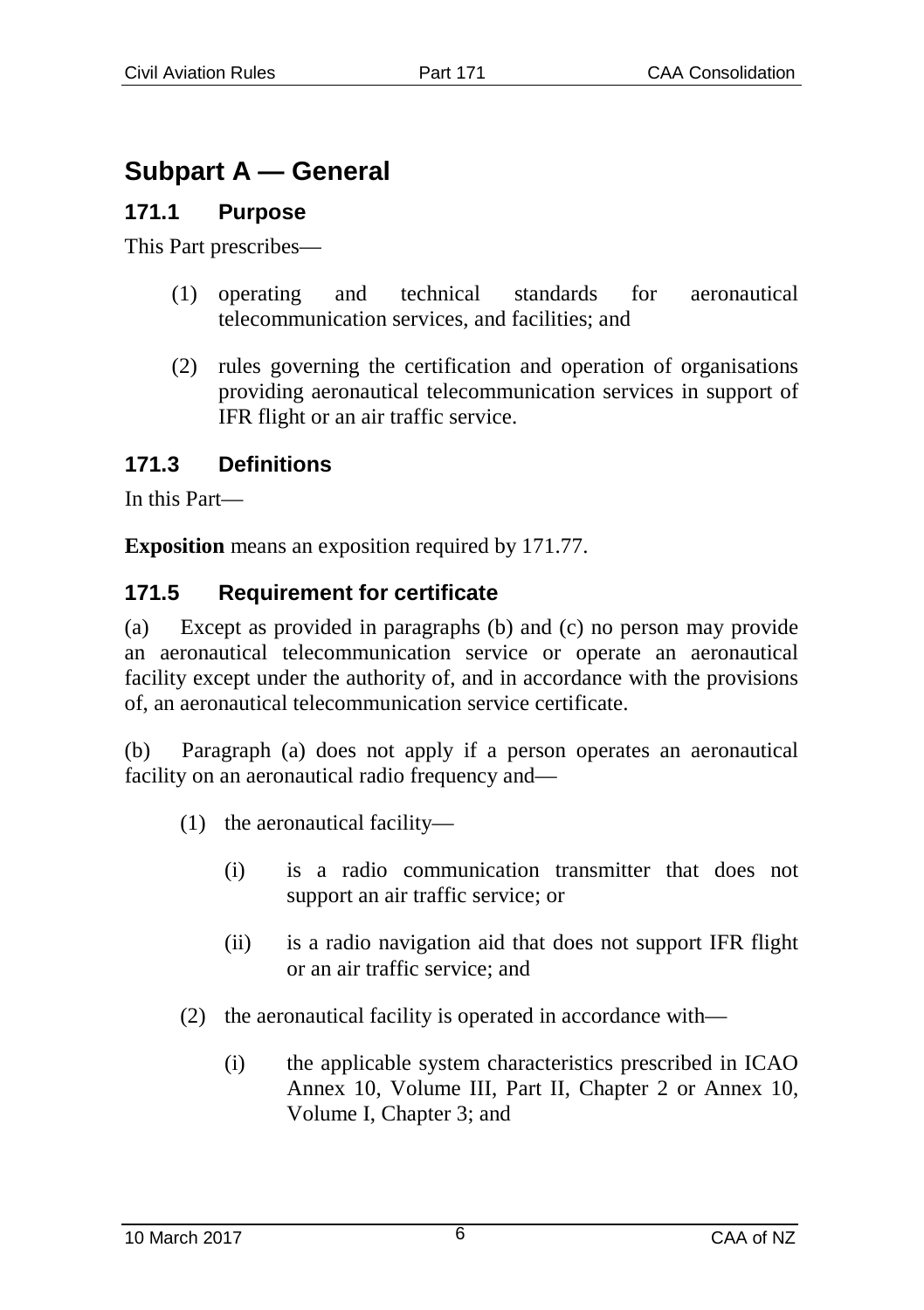- (ii) the applicable communication procedures prescribed in ICAO Annex 10, Volume II; and
- (3) the aeronautical facility does not interfere with any other aeronautical telecommunication service or aeronautical facility; and
- (4) a radio apparatus licence has been granted by the Chief Executive of the Ministry of Economic Development for the aeronautical facility; and
- (5) an identification code or a call sign has been allocated for the aeronautical facility under 171.17.

(c) Paragraph (a) does not apply if a person operates a ground mobile radio on an aeronautical radio frequency and—

- (1) the radio is not used to support an air traffic service; and
- (2) the radio is operated in accordance with the applicable communication procedures prescribed in ICAO Annex 10, Volume II; and
- (3) the radio transmission does not interfere with any other aeronautical telecommunication service or aeronautical facility; and
- (4) a radio apparatus licence has been granted by the Chief Executive of the Ministry of Economic Development for the radio.

## **171.7 Application for certificate**

An applicant for an aeronautical telecommunication service certificate must complete form CAA 24171/01, and submit it to the Director with—

- (1) the applicant's exposition; and
- (2) if applicable, the application for an identification code or a call sign required by 171.17; and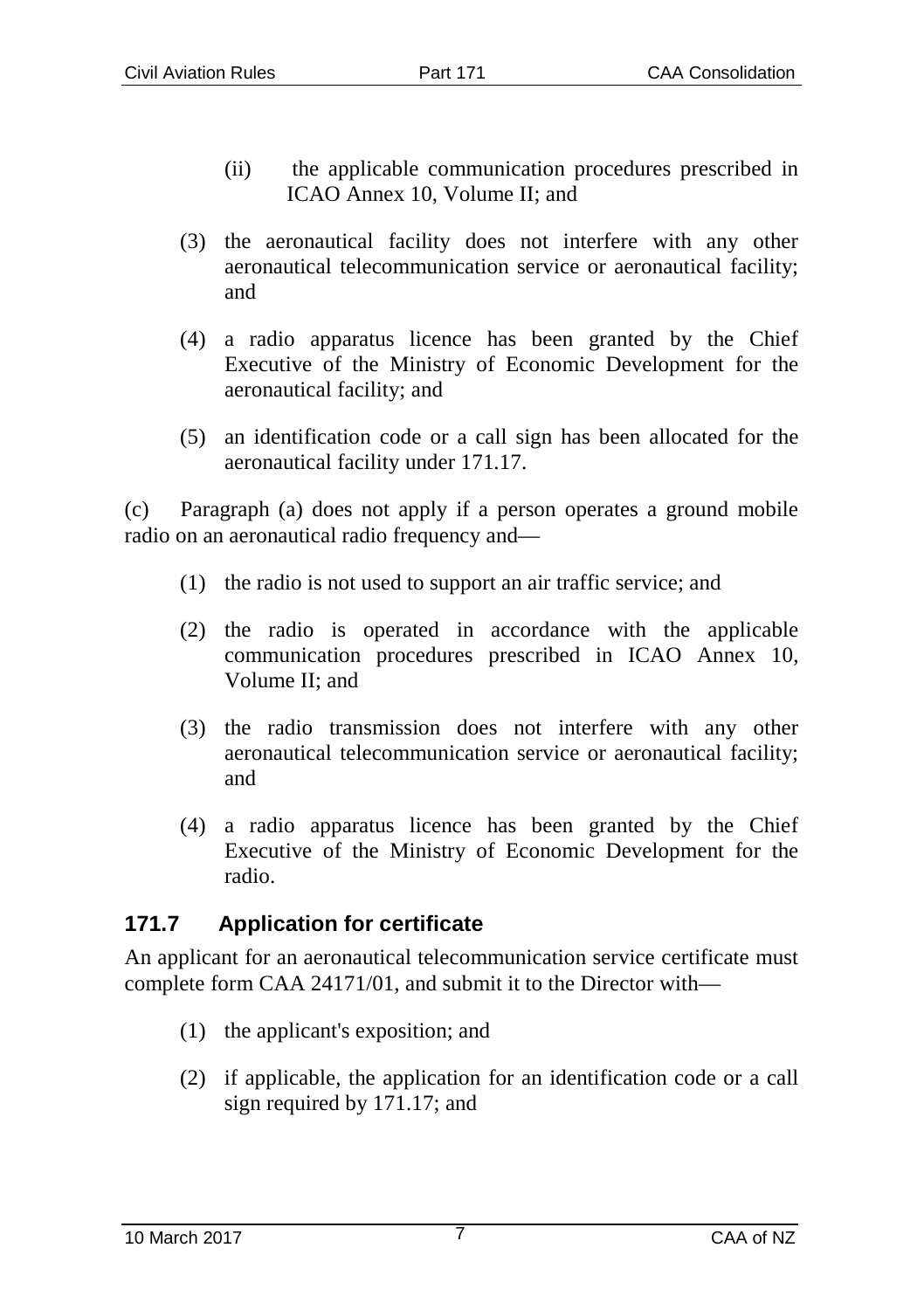(3) if applicable, a payment of the appropriate application fee prescribed by regulations made under the Act.

#### **171.9 Issue of certificate**

The Director must in accordance with section 9 of the Act issue an aeronautical telecommunication service certificate to an applicant if the Director is satisfied that—

- (1) the applicant meets the requirements of Subpart B; and
- (2) the applicant and the senior person or senior persons required under  $171.51(a)(1)$  and  $(2)$  are fit and proper persons; and
- (3) the granting of the certificate is not contrary to the interests of aviation safety.

#### **171.11 Privileges of certificate holder**

(a) An aeronautical telecommunication service certificate specifies the aeronautical telecommunication services and aeronautical facility types that the certificate holder is authorised to operate in support of IFR flight or an air traffic service.

(b) Subject to 171.113, the holder of an aeronautical telecommunication service certificate may operate any of the aeronautical facility types specified on the holder's certificate so long as—

- (1) each aeronautical facility operated is listed in the certificate holder's exposition; or
- (2) if the aeronautical facility is not listed in the exposition, its operation is for site test purposes controlled by the procedures required under 171.53(b).

#### **171.13 Duration of certificate**

(a) An aeronautical telecommunication service certificate may be granted or renewed for a period of up to 5 years.

(b) An aeronautical telecommunication service certificate remains in force until it expires, or is suspended or revoked.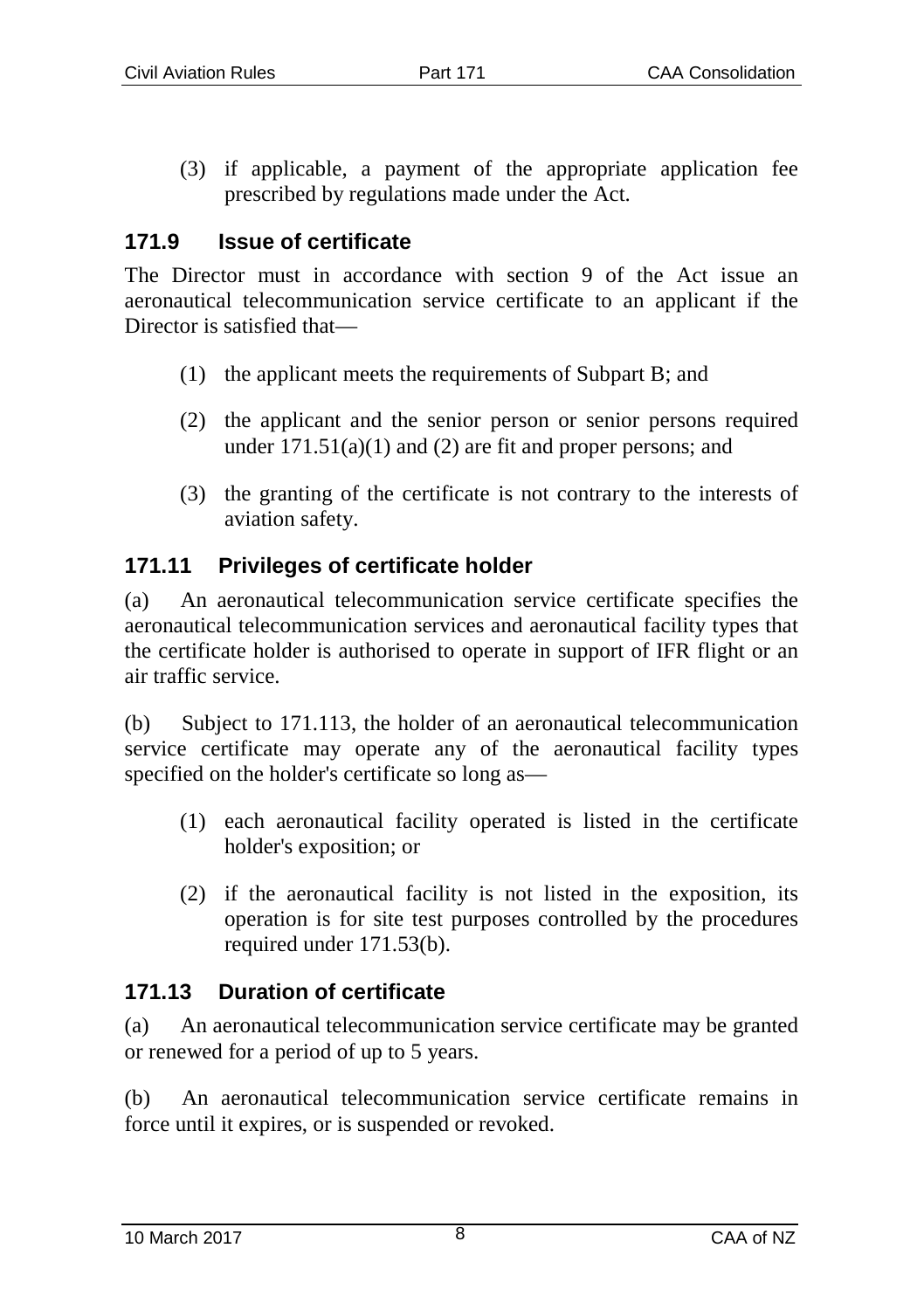(c) The holder of an aeronautical telecommunication service certificate that expires or is revoked must surrender the certificate to the Director immediately.

(d) The holder of an aeronautical telecommunication service certificate that is suspended must produce the certificate to the Director for appropriate endorsement immediately.

### **171.15 Renewal of certificate**

(a) An application for the renewal of an aeronautical telecommunication service certificate must be made on form CAA 24171/01.

(b) The application for the renewal must be made before the application renewal date specified on the certificate or, if no such date is specified, not less than 30 days before the certificate expires.

## **171.17 Identification codes and call signs**

- (a) No person may operate—
	- (1) a radio navigation aid, unless it has been allocated an identification code by the Director under paragraph (c); or
	- (2) a radio communication transmitter on an aeronautical radio frequency other than one operated under 171.5(c), unless it has been allocated a call sign by the Director under paragraph (c).

(b) An applicant for the allocation of an identification code or a call sign under paragraph (a), must complete form CAA 24171/02 and submit it to the Director with, if applicable, a payment of the appropriate application fee prescribed by regulations made under the Act.

(c) The Director may allocate an identification code for a radio navigation aid or a call sign for a radio communication transmitting aeronautical facility if the Director is satisfied that the allocation of a code or call sign is not contrary to the interests of aviation safety.

## **171.19 Notification of aeronautical facility information**

A person operating an aeronautical facility must, as soon as practicable—

(1) forward to the provider of the AIS—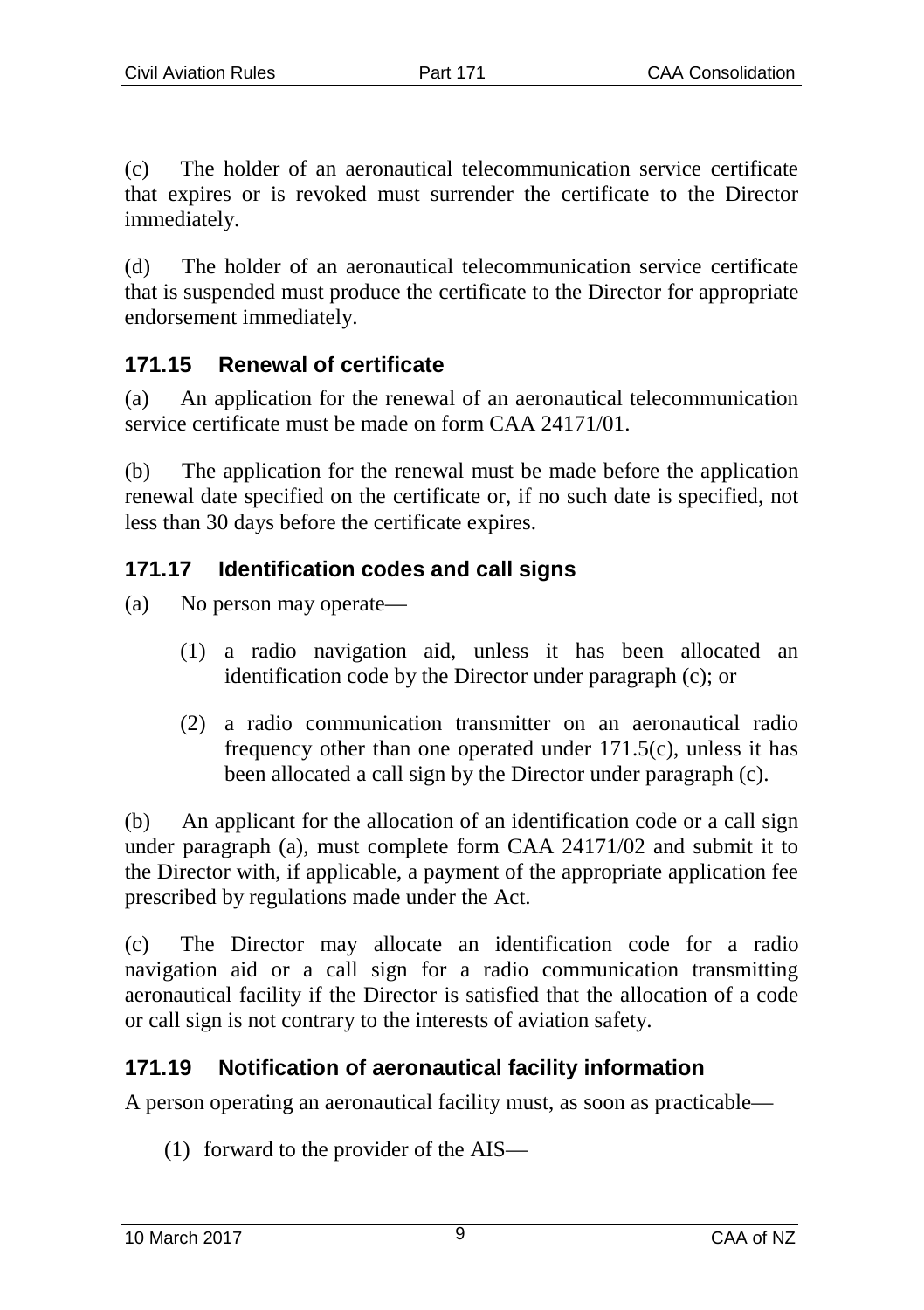- (i) information on the operational details of the aeronautical facility, for publication in the AIPNZ; and
- (ii) information concerning any change in the operational status of the aeronautical facility, for the issue of a NOTAM; and
- (2) check, if applicable, that the information forwarded under paragraph (1) has been accurately published; and
- (3) notify the Director of a promulgated information incident in accordance with Part 12.

#### **171.21 Information provided by an aeronautical facility**

A person operating an aeronautical facility must not permit the facility to continue in operational service if that person suspects or has any cause to suspect that the information being provided by that facility is erroneous.

# **Subpart B — Certification Requirements**

#### **171.51 Personnel requirements**

(a) An applicant for an aeronautical telecommunication service certificate must employ, contract, or otherwise engage—

- (1) a senior person identified as the chief executive who—
	- (i) has the authority within the applicant's organisation to ensure that all activities undertaken by the organisation can be financed and carried out to meet applicable operational requirements; and
	- (ii) is responsible for ensuring that the organisation complies with the requirements and standards prescribed by this Part; and
- (2) a senior person or persons responsible to the chief executive and who are responsible for—
	- (i) ensuring that the applicant's organisation complies with its exposition; and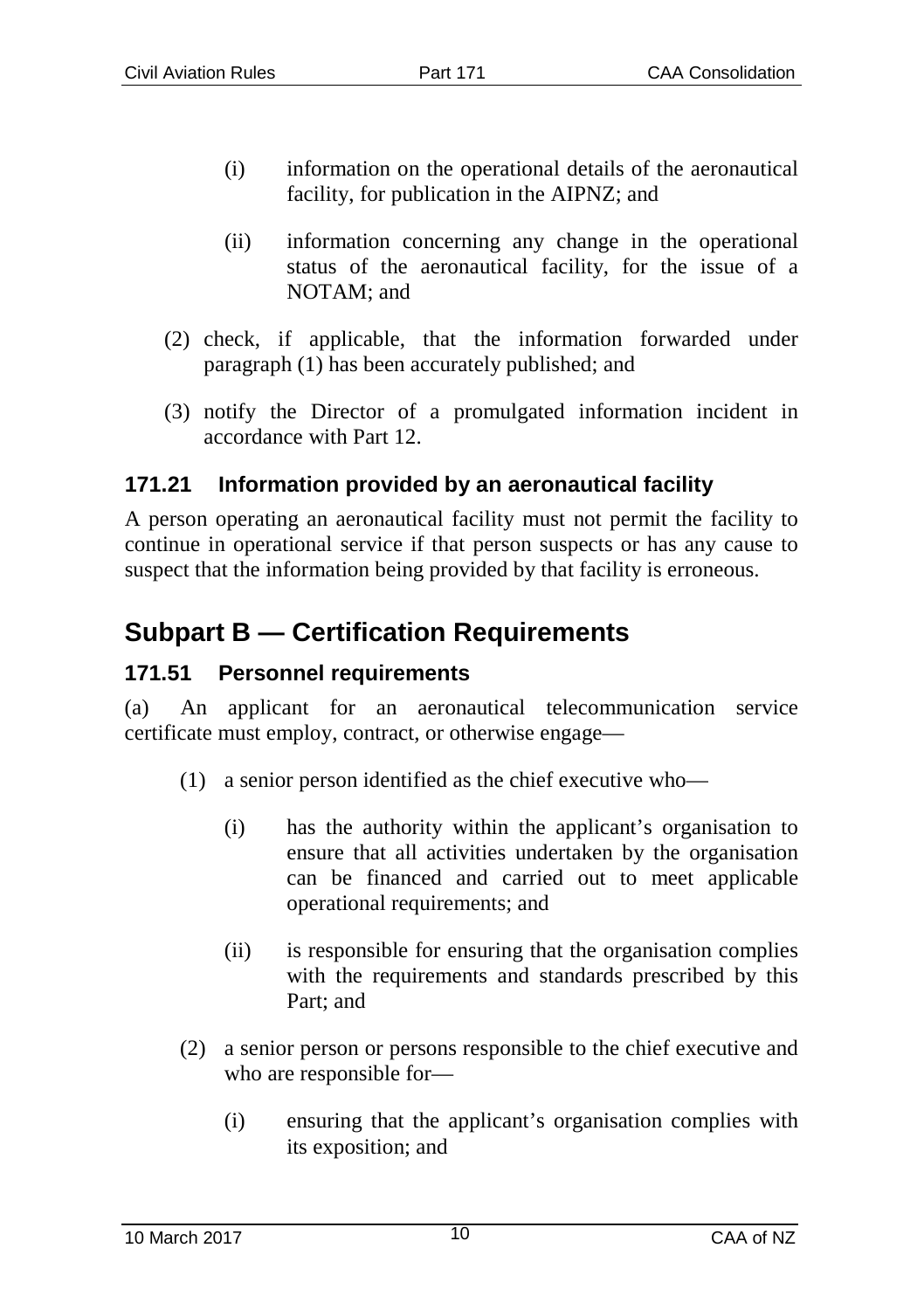- (ii) the system for safety management required under rule 171.73; and
- (3) sufficient personnel to inspect, supervise, and maintain the facilities listed in the applicant's exposition.

(aa) The senior person or persons required by paragraph  $(a)(2)(ii)$  must be able to demonstrate competency and experience relevant to the management of safety systems and the activities of the certificate holder.

(b) An applicant for an aeronautical telecommunication service certificate must establish procedures for personnel, who are authorised by the holder of the aeronautical telecommunications service certificate to place into operational service any of the facilities listed in the exposition, to—

- (1) assess the competency of those authorised personnel; and
- (2) maintain the competency of those authorised personnel; and
- (3) establish a means to provide those authorised personnel with written evidence of the scope of their authorisation.

## **171.53 Aeronautical facility requirements**

(a) An applicant for an aeronautical telecommunication service certificate must establish a procedure to ensure that—

- (1) each aeronautical facility listed in the applicant's exposition—
	- (i) is designed, installed, and commissioned to meet the applicable operational specification for that facility; and
	- (ii) conforms with the applicable system characteristics and specification standards prescribed in ICAO Annex 10, Volumes I, III, and IV; and
	- (iii) conforms with the applicable specifications and requirements of Subpart D; and
	- (iv) has been allocated an identification code or call sign, if a code or call sign is required under 171.17; and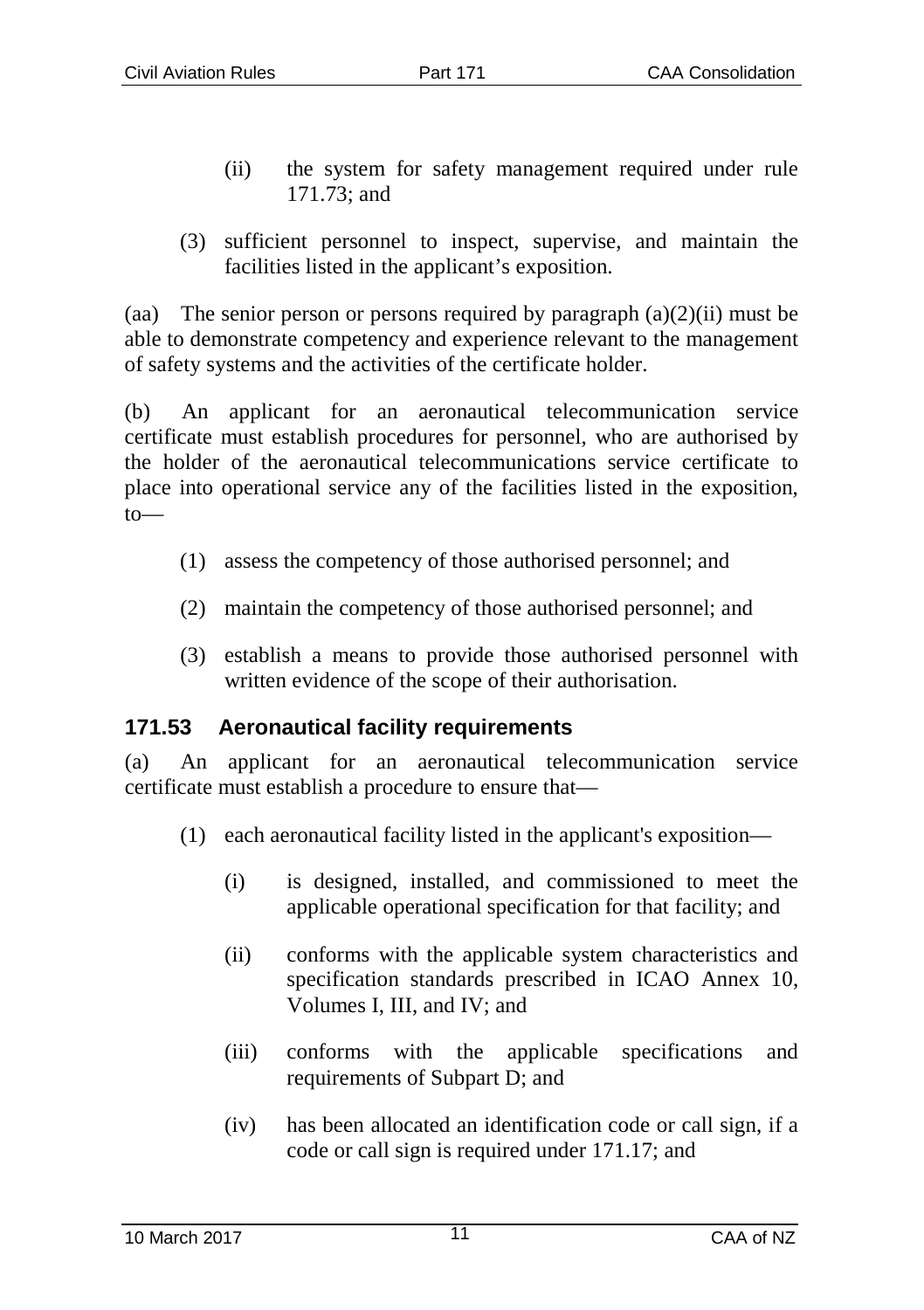- (2) information on the operational status of each radio navigation aid listed in the applicant's exposition, that is essential for the approach, landing, and take-off at an aerodrome, is provided to meet the operational needs of—
	- (i) the air traffic control unit providing an aerodrome control service for that aerodrome while that service is being provided; and
	- (ii) the air traffic control unit providing an approach control service for that aerodrome while that service is being provided; and
- (3) each aeronautical facility listed in the applicant's exposition is installed with suitable power supplies and means to ensure continuity of operation appropriate to the needs of the air traffic service or radio navigation service being supported; and
- (4) each aeronautical facility listed in the applicant's exposition is installed in accordance with the security programme required under 171.55 to minimise any risk of destruction, damage, or interference with the operation of the facility; and
- (5) any critical site area of any aeronautical facility listed in the applicant's exposition is—
	- (i) clearly identified on the site drawings for the aeronautical facility; and
	- (ii) physically protected by suitable signposts on the site; and
	- (iii) protected by written agreements with the site owner, aerodrome operator, and air traffic control unit, as appropriate, to ensure that site restrictions are not infringed by buildings, fences, vehicles, machinery, or aircraft.

(b) An applicant for an aeronautical telecommunication service certificate who intends to operate a temporary aeronautical facility to carry out site tests must establish a procedure for conducting those tests.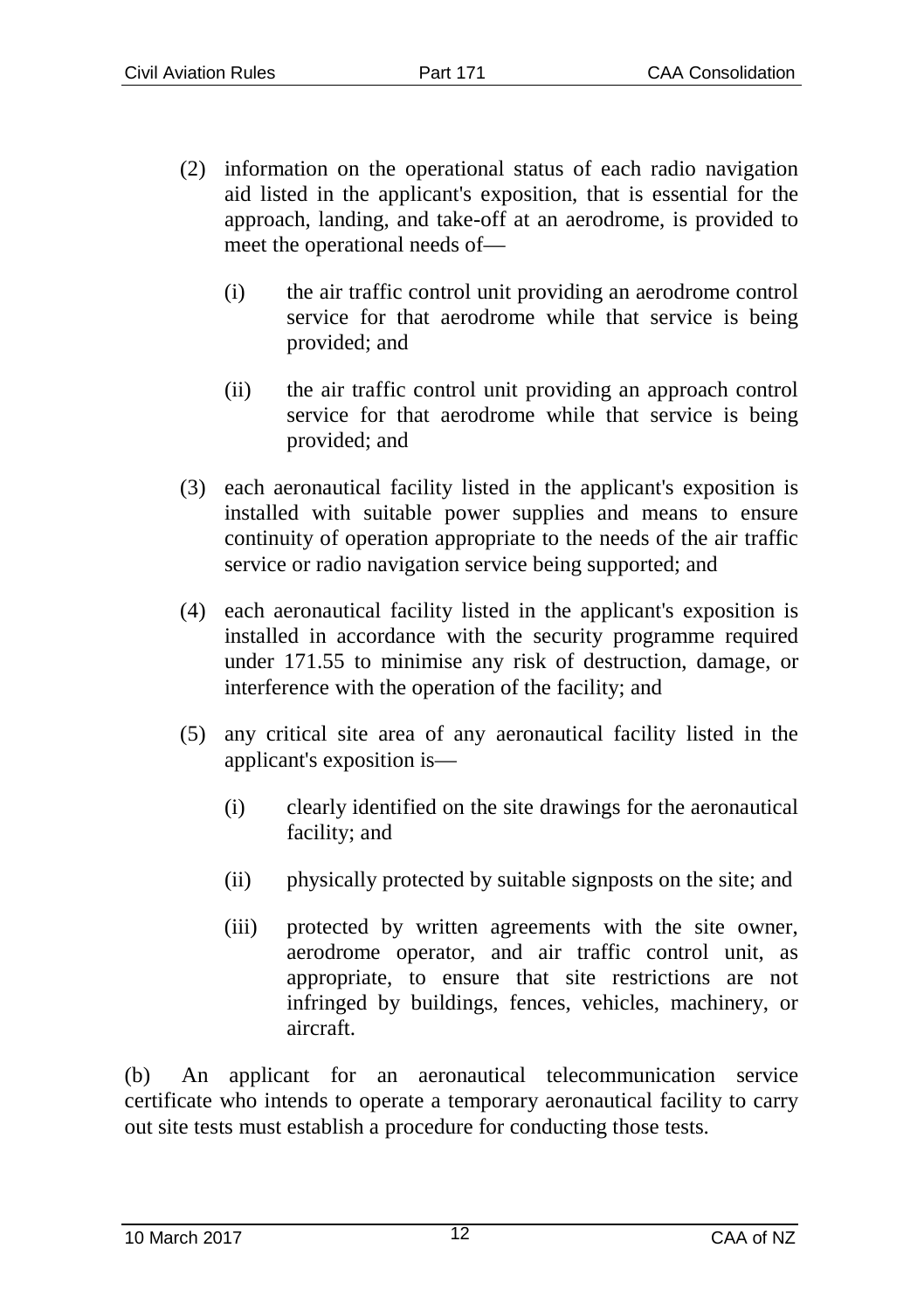- (c) The procedure required under paragraph (b) must require that—
	- (1) the operation of the temporary facility does not cause any interference with any other operating aeronautical facility; and
	- (2) appropriate information regarding the operation of the temporary facility is forwarded to the provider of the AIS for the issue of a NOTAM, and if appropriate the publication of a Supplement to the AIP; and
	- (3) an appropriate NOTAM has been published.

### **171.55 Security programme**

(a) An applicant for the grant of an aeronautical telecommunication service certificate must establish a security programme for the facilities listed in the applicant's exposition.

(b) The security programme required under paragraph (a) must specify the physical security requirements, practices, and procedures to be followed for the purposes of minimising the risk of destruction of, damage to, or interference with the operation of any aeronautical facility operated under the authority of the aeronautical telecommunication service certificate, if such destruction, damage, or interference could endanger the safety of aircraft.

(c) The security programme required under paragraph (a) must include such physical security requirements, practices, and procedures as may be necessary—

- (1) to ensure that each aeronautical facility is subject to positive access control at all times to prevent unauthorised entry; and
- (2) for personnel to follow in the event of a bomb threat or other threat of damage to an aeronautical facility; and
- (3) to monitor an unattended aeronautical facility building to ensure that any intrusion or interference is immediately detected.

(d) The security programme required under paragraph (a) must include procedures to notify, investigate and report security incidents to the Director in accordance with Part 12.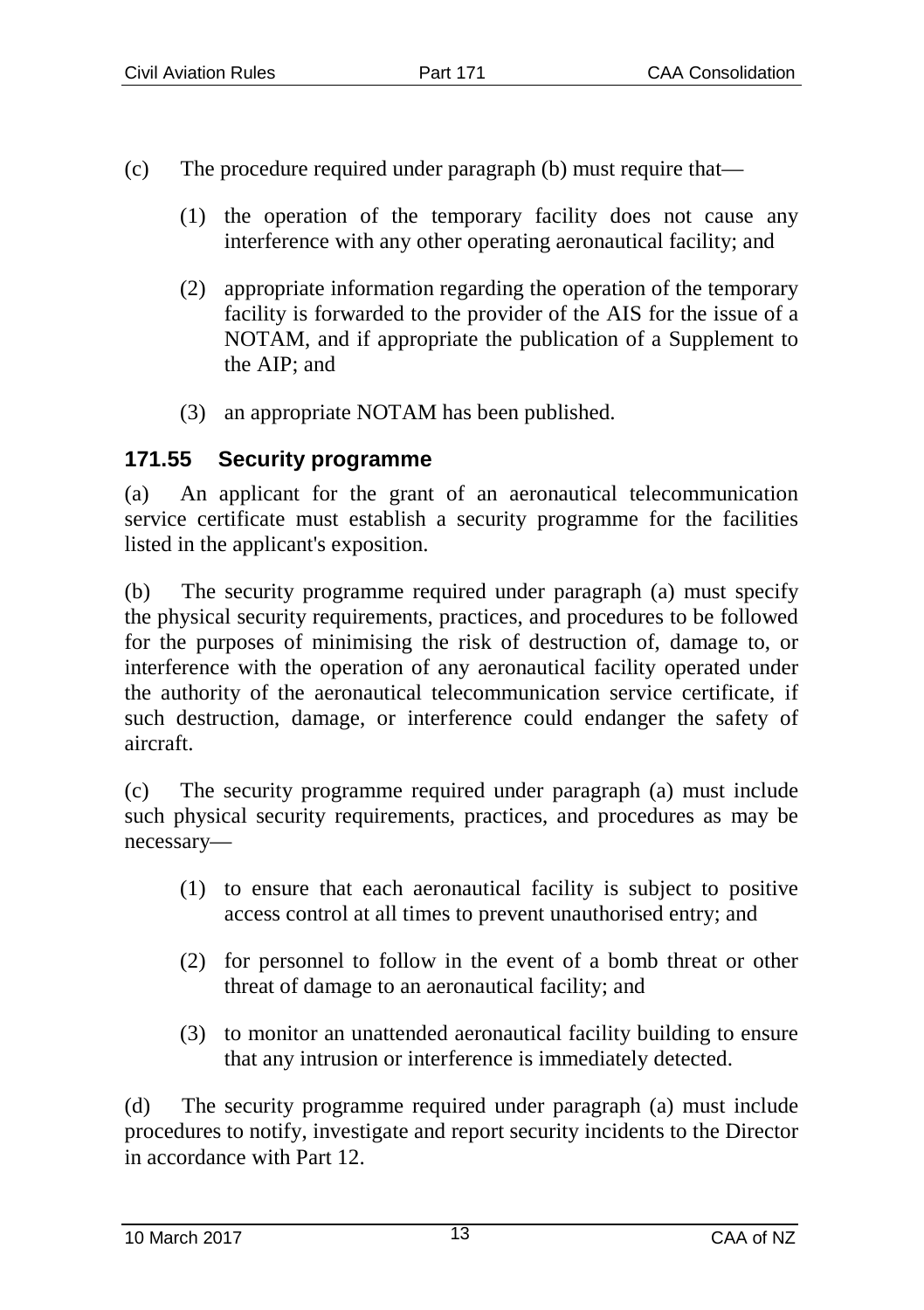#### **171.57 Documentation**

(a) An applicant for an aeronautical telecommunication service certificate must hold copies of relevant equipment manuals, technical standards, practices, instructions, and any other documentation that are necessary for the provision and operation of the facilities listed in the applicant's exposition.

(b) An applicant for an aeronautical telecommunication service certificate must establish a procedure for the control of the documentation required under paragraph (a) and any other applicable Rule Part.

- (c) The procedure required under paragraph (b) must require that—
	- (1) all documentation is reviewed and authorised by an appropriate senior person referred to in 171.51 before issue; and
	- (2) current issues of all relevant documentation are accessible to staff at all locations if required for the provision and operation of aeronautical facilities; and
	- (3) all obsolete documentation is promptly removed from all points of issue or use; and
	- (4) changes to documentation are reviewed and authorised by an appropriate senior person referred to in 171.51; and
	- (5) the current version of each item of documentation can be identified.

## **171.59 Periodic inspection and testing**

(a) An applicant for an aeronautical telecommunication service certificate must establish a procedure for the periodic inspection and testing of the aeronautical facilities listed in the applicant's exposition to verify that each aeronautical facility meets the applicable operational requirements and performance specifications for that facility.

- (b) The procedure required under paragraph (a) must—
	- (1) include ground inspections and tests, and if necessary, flight tests; and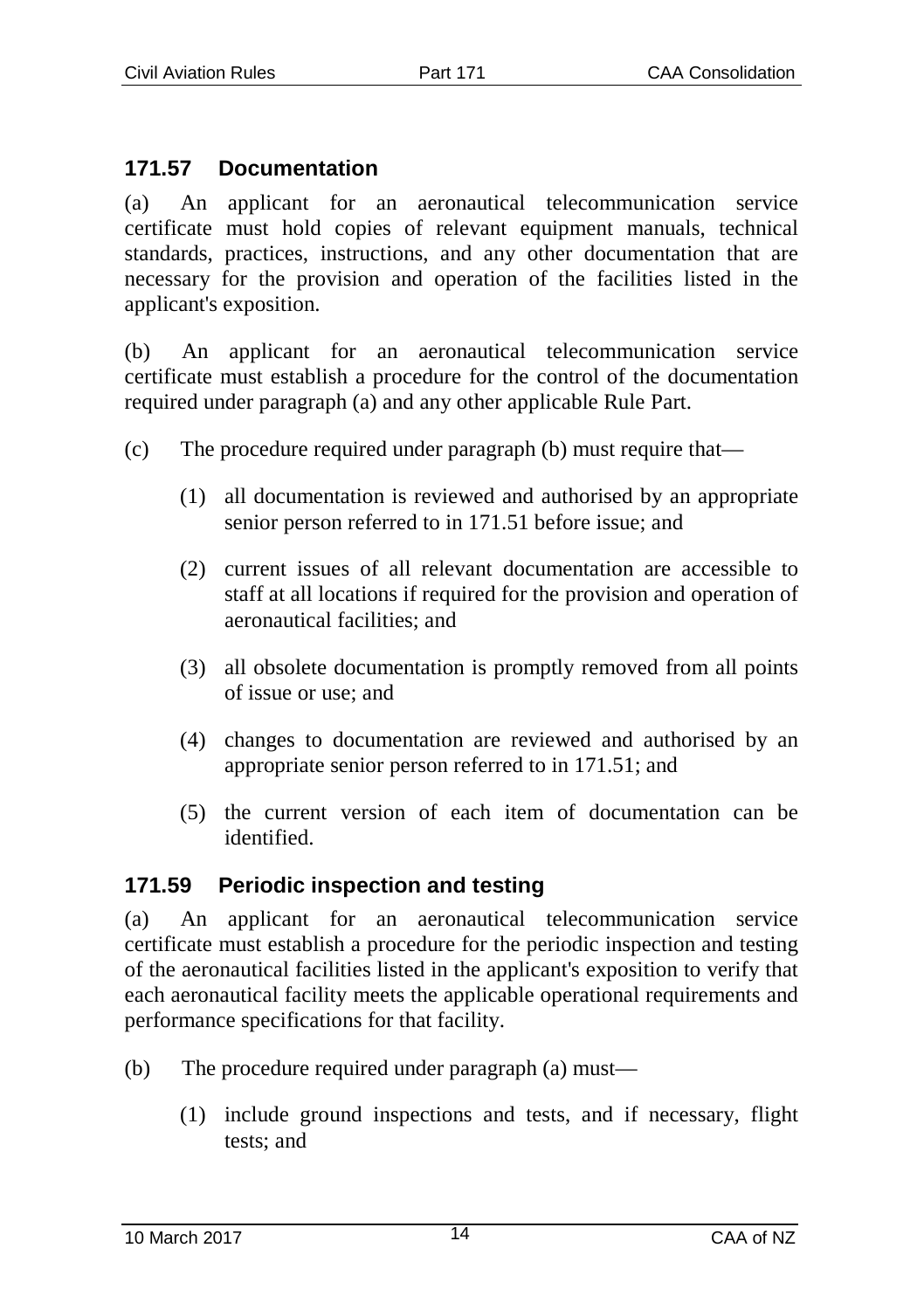- (2) include the criteria for establishing or changing the interval between the periodic tests for each aeronautical facility listed in the exposition, having regard to—
	- (i) any applicable information published by ICAO; and
	- (ii) any applicable reliability data for the aeronautical facility; and
	- (iii) information on the proven reliability performance of the aeronautical facility, and of other similar aeronautical facilities, and the stability of the aeronautical facility's operating environment; and
- (3) ensure that the grounds for establishing or changing the interval between the periodic tests for each aeronautical facility listed in the exposition are documented.

(c) An applicant for an aeronautical telecommunication service certificate must establish—

- (1) a programme of periodic ground inspections for each aeronautical facility listed in the applicant's exposition; and
- (2) a programme of periodic ground tests for each aeronautical facility listed in the applicant's exposition; and
- (3) a programme of periodic flight tests for each radio navigation aid listed in the applicant's exposition unless the applicant can establish from the criteria under paragraph (b)(2) that periodic ground tests can replace the periodic flight tests for the aeronautical facility without affecting the safety of air navigation.

(d) The programmes required by paragraphs  $(c)(2)$  and  $(c)(3)$  must be based on the criteria required under paragraph (b)(2) and must specify the maximum interval between the tests for each aeronautical facility.

(e) An applicant for an aeronautical telecommunication service certificate must notify the Director of any radio navigation aid that is not subjected to periodic flight tests.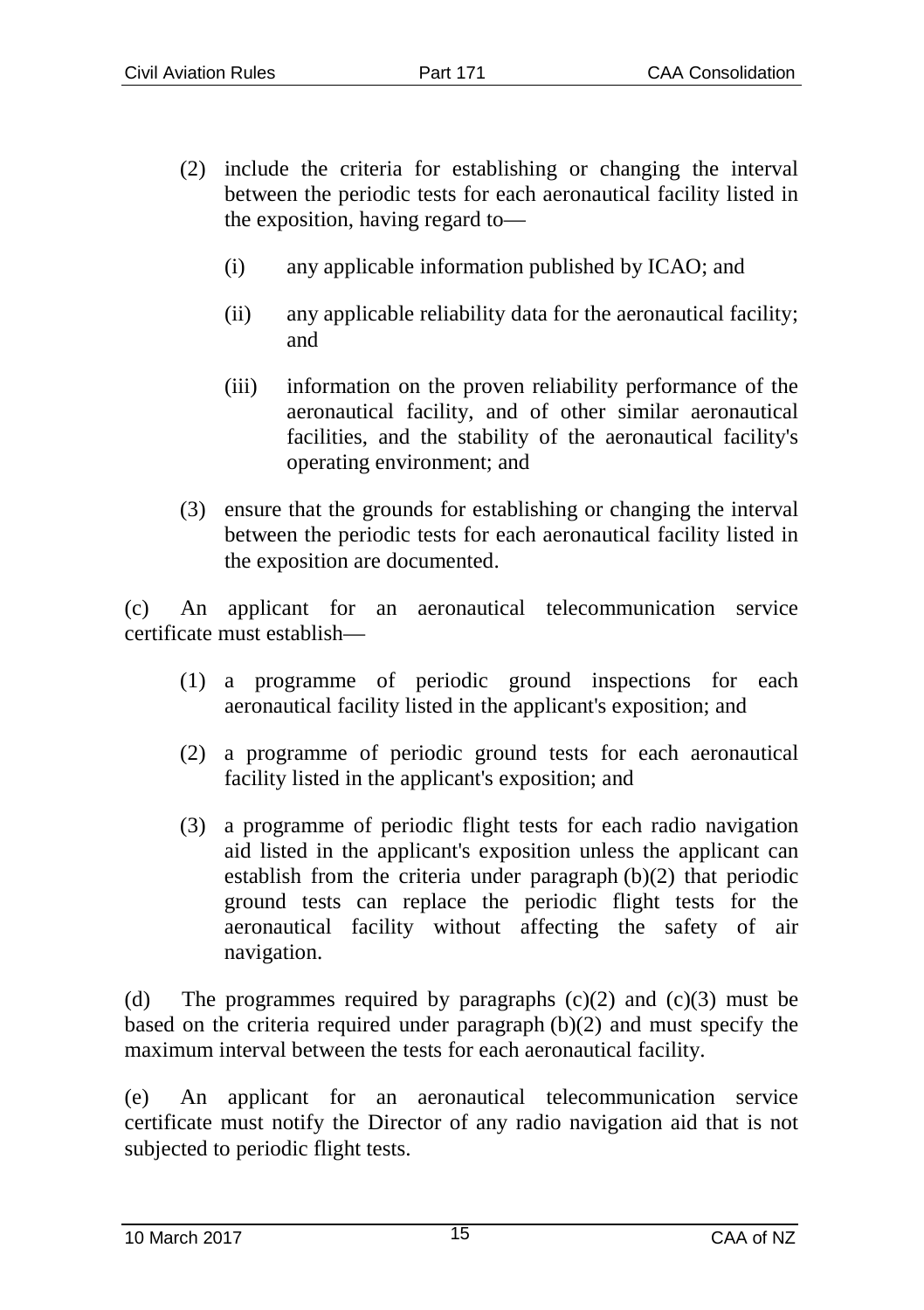## **171.61 Aeronautical facility performance**

An applicant for an aeronautical telecommunication service certificate must establish a procedure to ensure that no aeronautical facility listed in the applicant's exposition is placed into operational service unless—

- (1) the person placing the aeronautical facility into operational service is assessed as competent and authorised according to the procedures required under 171.51(b); and
- (2) the appropriate checks detailed in the operating and maintenance instructions required under 171.107 have been carried out to verify the performance of the aeronautical facility; and
- (3) the aeronautical facility record has been completed according to the procedures required under 171.71.

### **171.63 Inspection, measuring, and test equipment**

(a) An applicant for an aeronautical telecommunication service certificate must ensure that appropriate inspection, measuring, and test equipment is available for personnel to maintain the operation of each aeronautical facility listed in the applicant's exposition.

(b) An applicant for an aeronautical telecommunication service certificate must establish a procedure to control, calibrate, and maintain all the inspection, measuring, and test equipment required under paragraph (a) to ensure that each item of equipment has the precision and accuracy that is necessary for the measurements and tests to be performed.

(c) The procedure required under paragraph (b) must require that each item of test equipment required for the measurement of critical performance parameters is—

- (1) calibrated before use or at prescribed intervals with the calibration traceable to an appropriate national standard; and
- (2) identified with a suitable indicator to show its calibration status; and
- (3) controlled to—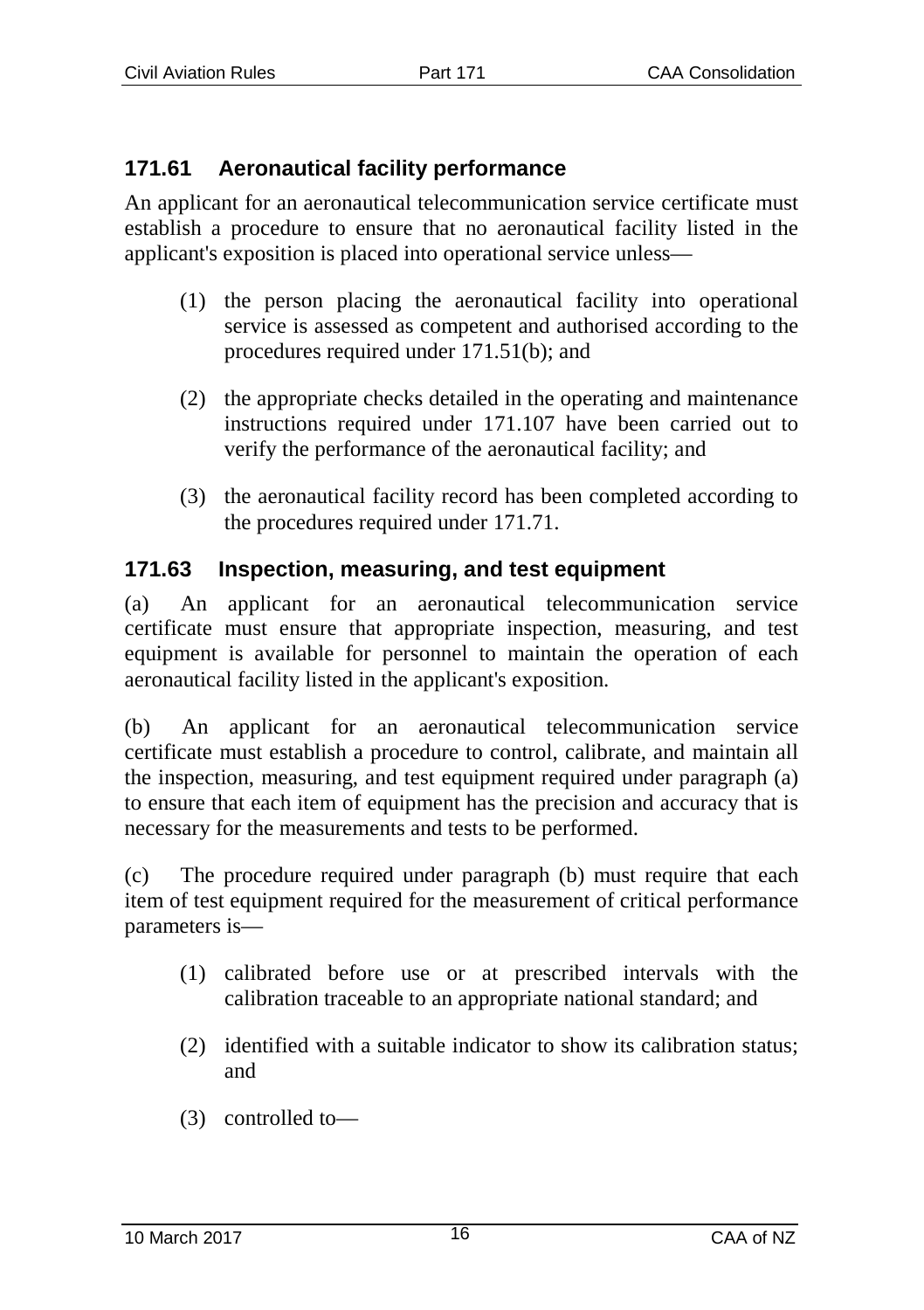- (i) safeguard against adjustments that would invalidate the calibration setting; and
- (ii) ensure that the handling, preservation, and storage of the test equipment are such that its accuracy and fitness for use is maintained.

(d) If hardware and software systems are used for the performance testing of any aeronautical facility, the procedures under paragraph (b) must require the functions of those testing systems to be checked—

- (1) before being released for use; and
- (2) at prescribed intervals—

to establish that those testing systems are capable of verifying the true performance of the aeronautical facility.

#### **171.65 Notification of aeronautical facility information**

(a) An applicant for an aeronautical telecommunication service certificate must establish a procedure to ensure that the requirements of 171.19 are met for each applicable aeronautical facility listed in the applicant's exposition.

(b) The procedure required under paragraph (a) must include a means to confirm that—

- (1) the operational details of the aeronautical facility as notified to AIS have been accurately published in the AIP; and
- (2) any change to the operational status of the aeronautical facility has been published by NOTAM.

## **171.67 Aeronautical facility check after accident or incident**

(a) An applicant for an aeronautical telecommunication service certificate must establish a procedure to check and accurately record the operating condition of any aeronautical facility operated under the authority of the certificate that may have been used by an aircraft, or an air traffic service, that is involved in an accident or incident.

(b) The procedure required under paragraph (a) must require that—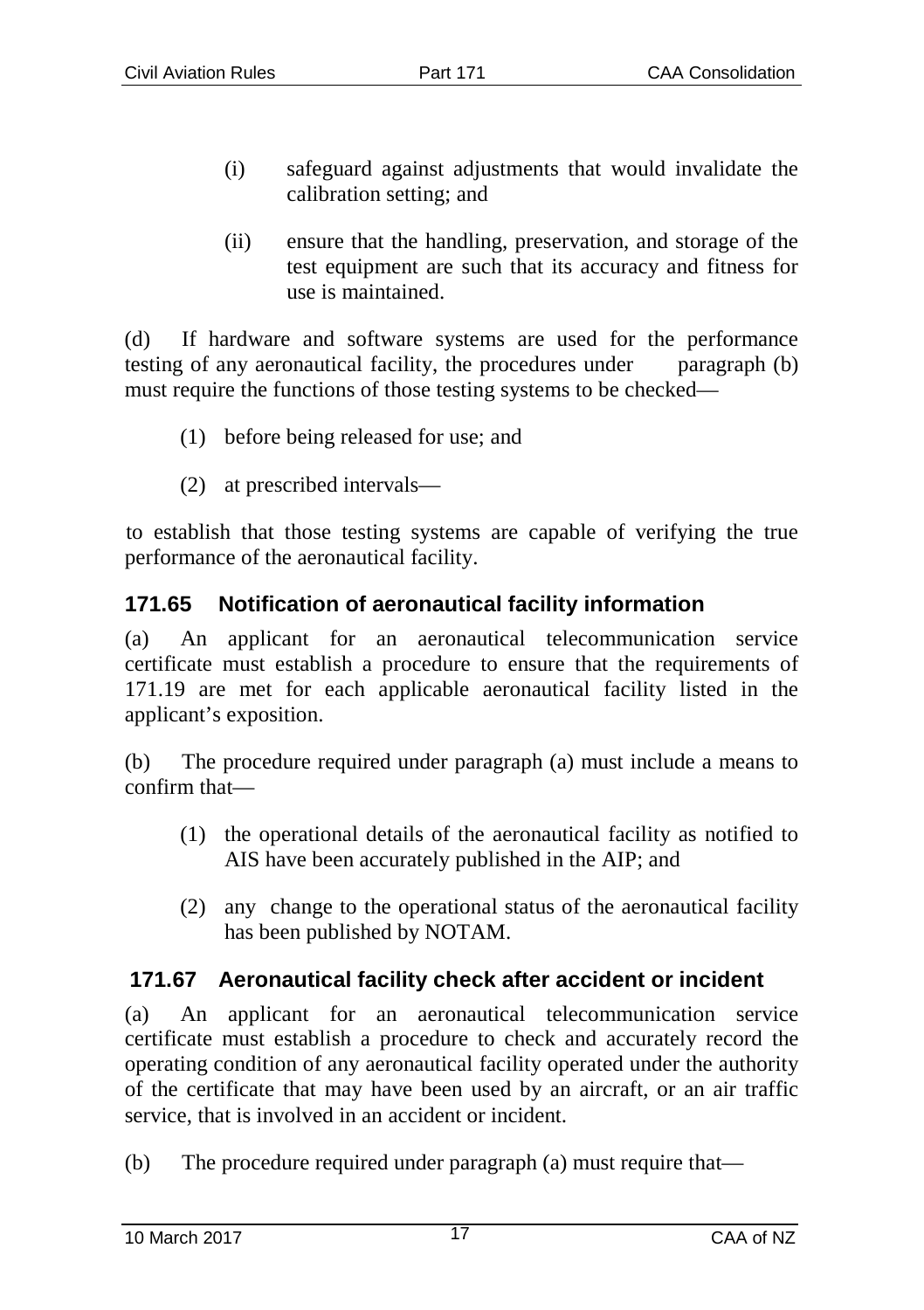- (1) the check of the aeronautical facility's operating condition is carried out as soon as practicable after notification to the holder of the aeronautical telecommunication certificate of the accident or incident; and
- (2) the record of that check, and the recorded history of the aeronautical facility, is kept in a secure place for possible use by any subsequent accident or incident investigation; and
- (3) the records required to be secured under paragraph  $(b)(2)$  are retained for 3 years from the date of the last entry made on that record.

#### **171.69 Facility malfunction incidents**

An applicant for the grant of an aeronautical telecommunication service certificate must establish procedures—

- (1) to notify, investigate, and report facility malfunction incidents in accordance with the requirements of Part 12; and
- (2) to implement corrective actions to eliminate the cause of a facility malfunction incident and prevent its recurrence.

#### **171.71 Records**

(a) An applicant for an aeronautical telecommunication service certificate must establish procedures to identify, collect, index, store, maintain, and dispose of the records that are necessary to record—

- (1) the safe provision of the aeronautical telecommunication services; and
- (2) the safe operation of each aeronautical facility listed in the applicant's exposition.

(b) The procedures required under paragraph (a) must require that accurate records of the following are maintained:

- (1) for each aeronautical facility, a record—
	- (i) documenting the operating performance of the aeronautical facility; and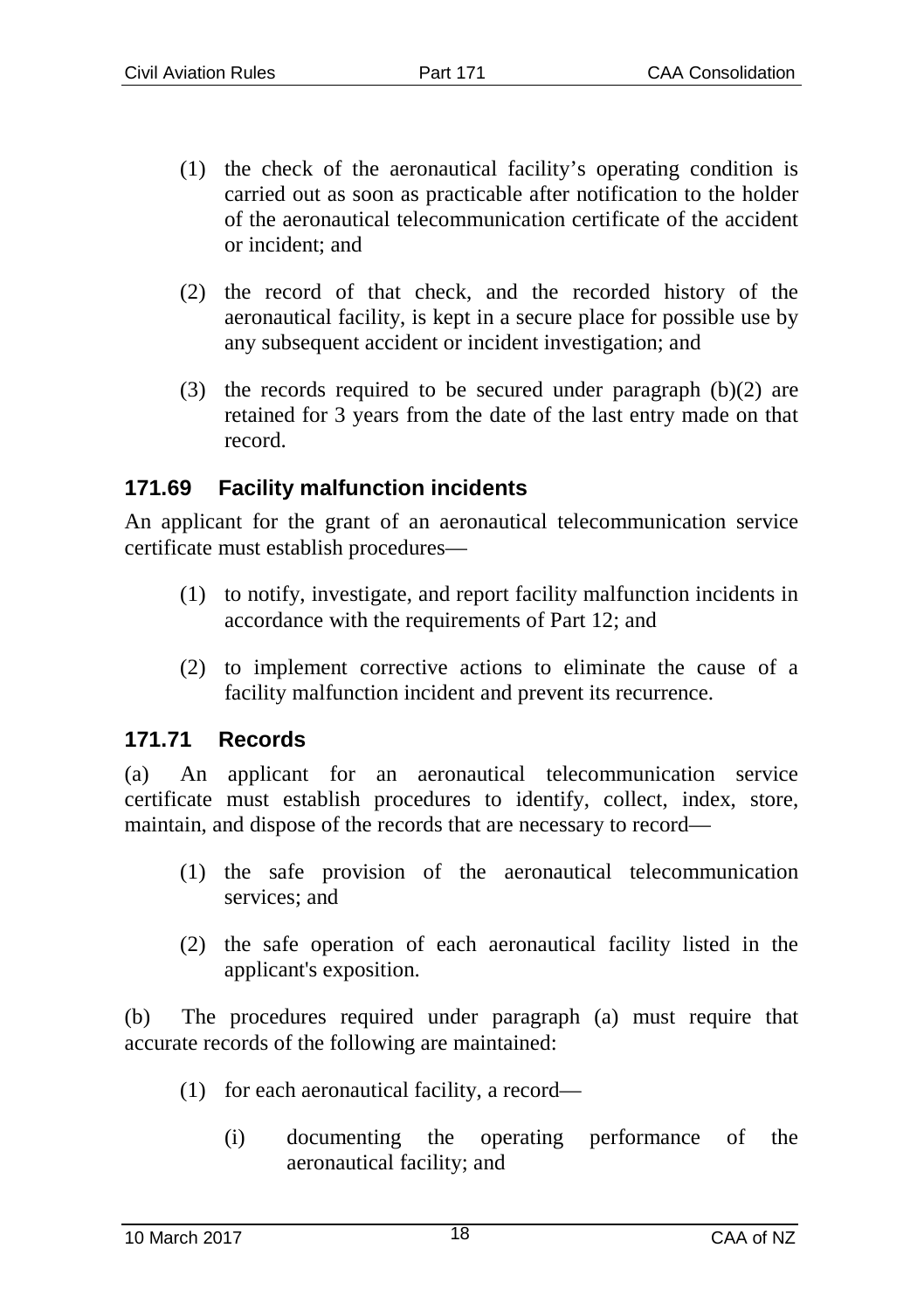- (ii) providing a history of the maintenance, and the periodic inspections and tests of the aeronautical facility, that are traceable to the person or persons responsible for each of the recorded activities; and
- (2) for each aeronautical facility, a record of the establishment of, or a change in, the periodic tests required under rule 171.59(a); and
- (3) for each item of test equipment required under rule 171.63(a) that is used for the measurement of an aeronautical facility's critical performance parameters, a record that includes a traceable history of the location, maintenance, and the calibration checks for the item of test equipment; and
- (4) for each facility malfunction incident reported under Part 12, a record that includes—
	- (i) details of the nature of the malfunction; and
	- (ii) the findings of the investigation; and
	- (iii) the follow up corrective actions; and
	- (iv) if applicable, a copy of the report submitted to the Authority under Part 12; and
- (5) [*revoked*]
- (6) for each person who is authorised in accordance with rule 171.51(b) to place aeronautical facilities into operational service, a record that includes details of the person's experience, qualifications, training, competence assessments, and current authorisations.
- (c) The procedures required under paragraph (a) must require—
	- (1) all records to be legible and of a permanent nature; and
	- (2) all aeronautical facility records required under paragraph  $(b)(1)$ to be retained for a period of at least three years unless a longer period is required—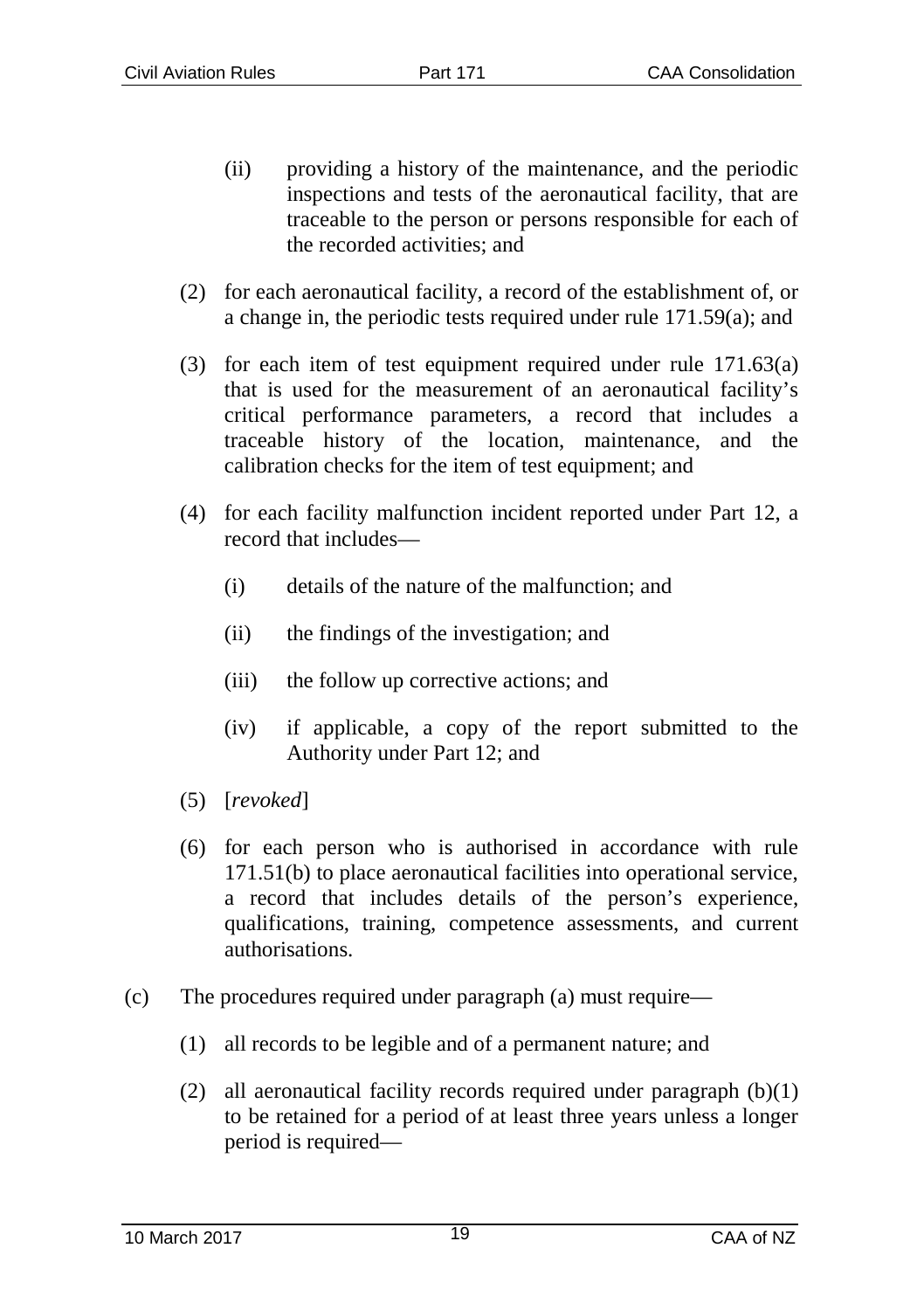- (i) by the Director; or
- (ii) to establish a performance history for the aeronautical facility.

#### **171.73 Safety management**

An applicant for the grant of an aeronautical telecommunication service certificate must establish, implement, and maintain a system for safety management in accordance with rule 100.3.

### **171.75 Communication procedures**

An applicant for an aeronautical telecommunication service certificate must ensure that the procedures for operating the facilities listed in the applicant's exposition are in accordance with the applicable communication procedures prescribed in ICAO Annex 10, Volume II.

#### **171.77 Aeronautical telecommunication service organisation exposition**

(a) An applicant for an aeronautical telecommunication service certificate must provide the Director with an exposition that contains—

- (1) a statement signed by the chief executive, on behalf of the applicant's organisation confirming that—
	- (i) the exposition defines the organisation and demonstrates its means and methods for ensuring ongoing compliance with this Part; and
	- (ii) the exposition, and all associated manuals, operating, and maintenance instructions, must be complied with by the organisation's personnel at all times; and
- (1A) in relation to the system for safety management required by rule 171.73,—
	- (i) all of the documentation required by rule 100.3(b); and
	- (ii) for an applicant that is not applying for a renewal of an aeronautical telecommunication service certificate, an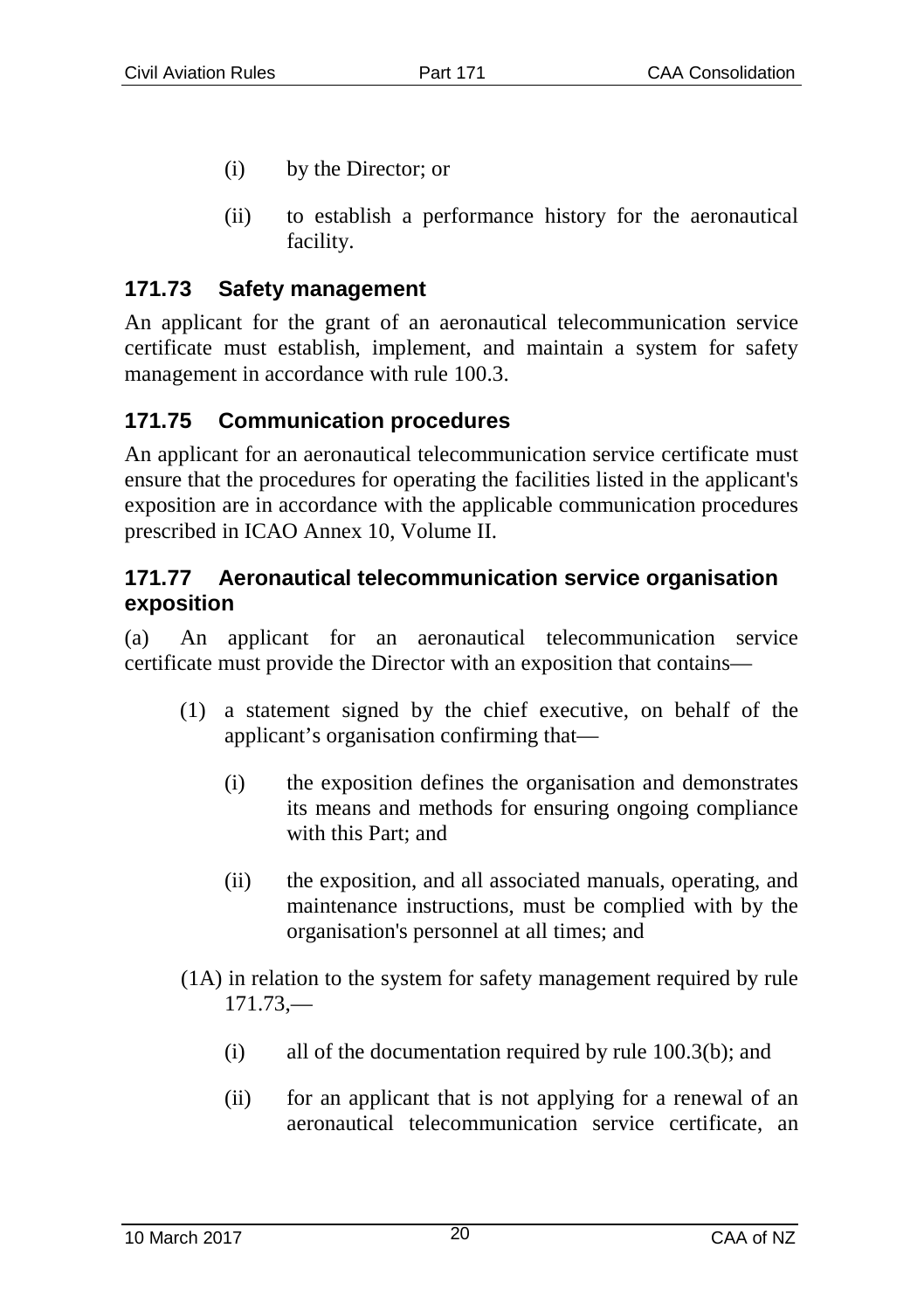implementation plan that describes how the system for safety management will be implemented; and

- (2) the titles and names of the senior person or persons required by rules 171.51(a)(1) and (2); and
- (3) the duties and responsibilities of the senior person or persons required by rules  $171.51(a)(1)$  and (2), including—
	- (i) matters for which they have responsibility to deal directly with the Director or the Authority on behalf of the organisation; and
	- (ii) responsibilities for safety management; and
- (4) an organisation chart showing lines of responsibility of each senior person or persons required by rules  $171.51(a)(1)$  and  $(2)$ and covering each location listed under paragraph (a)(7); and
- (5) a summary of the organisation's staffing structure at each location listed under paragraph (a)(7); and
- (5A) information identifying the lines of safety responsibility within the organisation; and
- (6) a list of each type of aeronautical facility to be operated under the authority of the aeronautical telecommunication service certificate; and
- (7) a summary of the scope of activities at each location where the organisation's personnel are based for the purpose of providing or maintaining the types of facilities listed under paragraph  $(a)(6)$ ; and
- (8) a summary of the operational details of each aeronautical facility associated with each location listed under paragraph (a)(7); and
- (9) details of the security programme required under rule 171.55; and
- (10) [*revoked*]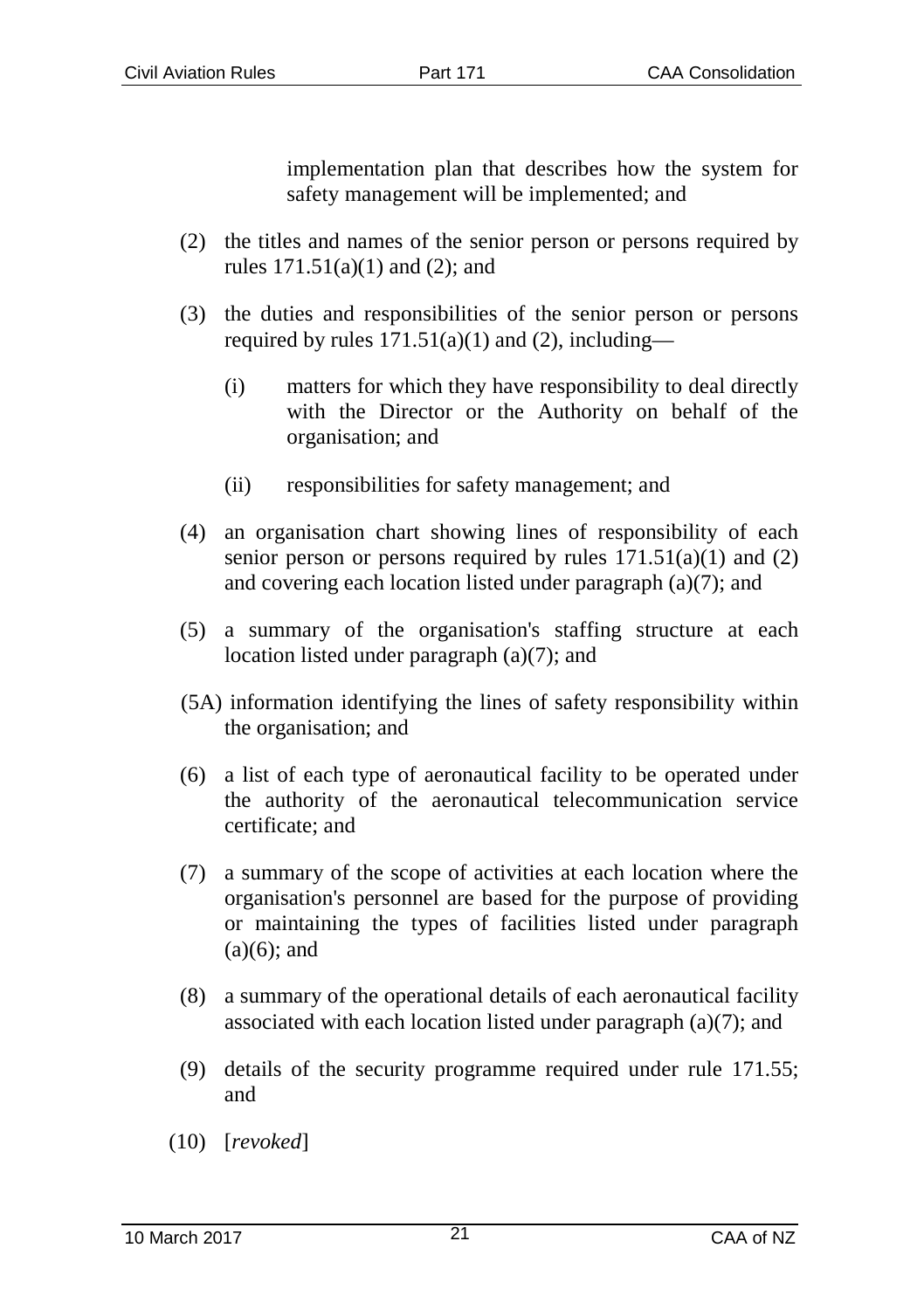- (11) the detailed procedures, or an outline of the procedures including information that identifies the documentation that contains the detailed procedures, that are required under—
	- (i) rules  $171.51(b)(1)$  and (2) regarding the competence of personnel; and
	- (ii) rule 171.53(a) regarding the design, installation, and commissioning of facilities; and
	- (iii) rule 171.53(b) regarding the operation of temporary facilities for site tests; and
	- (iv) rule 171.57(b) regarding the control of documentation; and
	- (v) rule 171.59(a) regarding periodic inspections and testing of facilities; and
	- (vi) rule 171.61 regarding facility performance; and
	- (vii) rule 171.63 regarding the control, calibration, and maintenance of inspection, measuring, and test equipment; and
	- (viii) rule 171.65(a) regarding the notification of facility information; and
	- (ix) rule 171.67(a) regarding facility checks after notification of an accident or incident; and
	- $(x)$  rule 171.69 regarding facility malfunction incidents; and
	- (xi) rule 171.71(a) regarding the identification, collection, indexing, storage, maintenance, and disposal of records; and
	- (xii) rule 171.75 regarding the communication procedures; and
- (12) detailed procedures to control, amend, and distribute the exposition.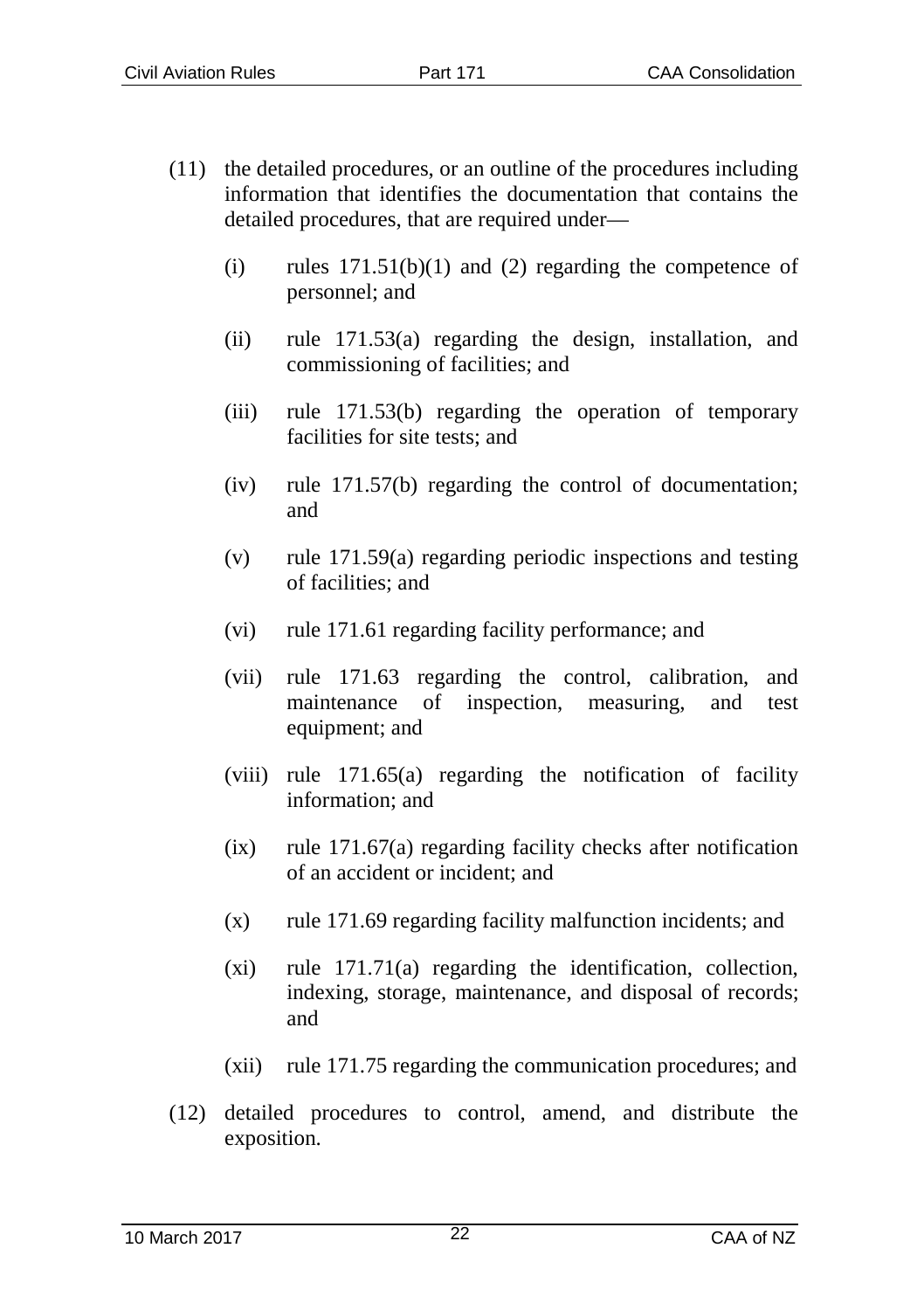(b) The applicant's exposition must be acceptable to the Director.

# **Subpart C — Operating Requirements**

## **171.101 Continued compliance**

The holder of an aeronautical telecommunication service certificate must—

- (1) continue to meet the standards and comply with the requirements of Subpart B prescribed for certification under this Part; and
- (2) comply with all procedures referred to in its exposition; and
- (3) hold at least one complete and current copy of its exposition at each location listed in its exposition where a senior person is based; and
- (4) make each applicable part of its exposition available to personnel who require those parts to carry out their duties; and
- (5) notify the Director on form CAA 24171/01 of any change of address for service, telephone number, or facsimile number within 28 days of the change.

## **171.103 Reserved**

## **171.105 Reserved**

## **171.107 Operating and maintenance instructions**

(a) The holder of an aeronautical telecommunication service certificate must—

- (1) have operating and maintenance instructions that set out the requirements for operating and maintaining each aeronautical facility listed in its exposition; and
- (2) provide the operating and maintenance instructions required under paragraph (1) for the use and guidance of its personnel.

(b) The operating and maintenance instructions required under paragraph  $(a)(1)$  must include—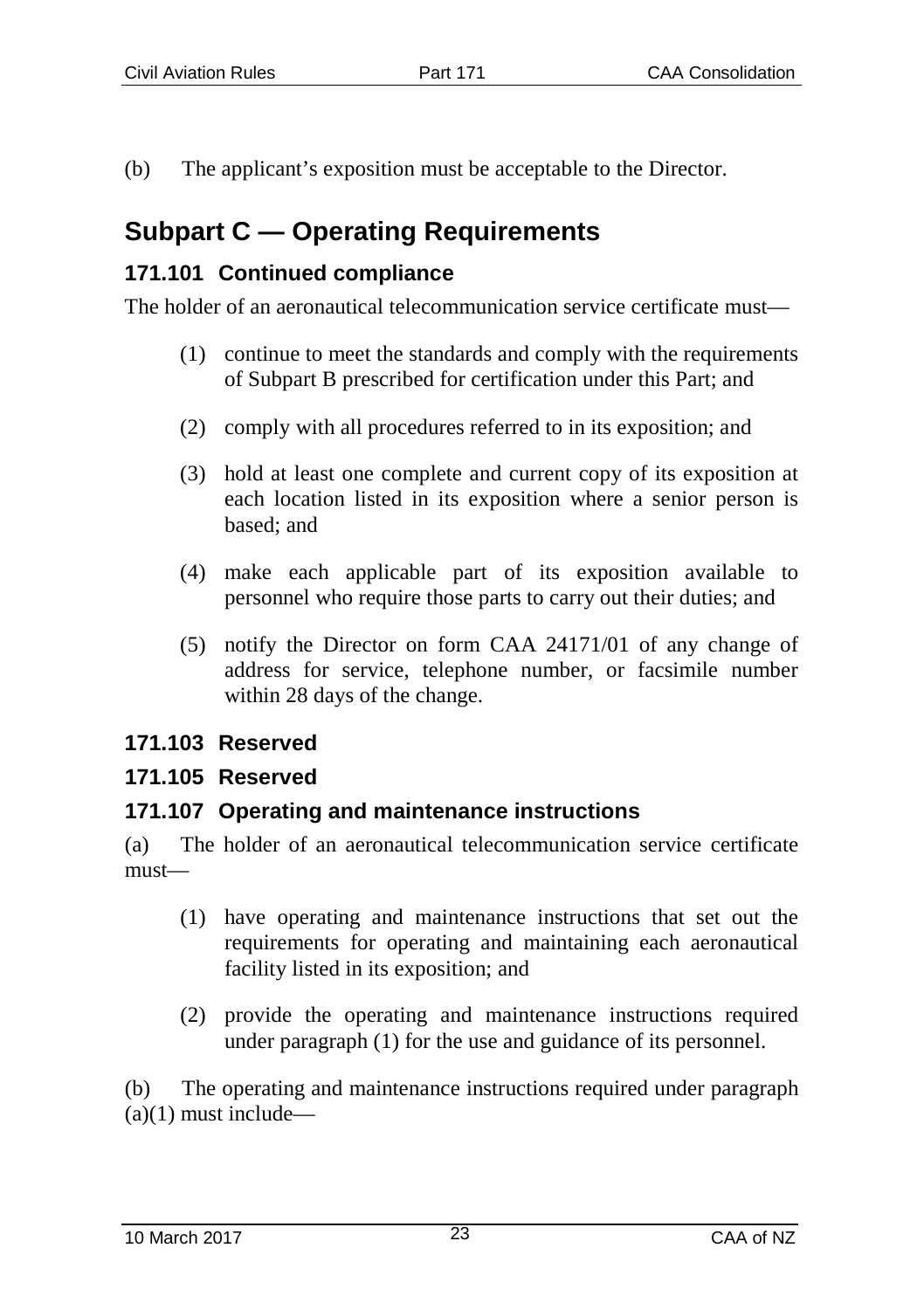- (1) details of the critical performance parameters for each aeronautical facility; and
- (2) the associated minimum performance levels for those critical performance parameters referred to in paragraph (b)(1); and
- (3) details of the test equipment required for the measurement of those critical performance parameters referred to in paragraph  $(b)(1)$ ; and
- (4) details of the mandatory inspections and test procedures for the operational service; and
- (5) details of the mandatory inspection and test procedures for the operation and maintenance of each aeronautical facility.

#### **171.109 Deviations**

(a) If an emergency necessitates immediate action for the protection of life or property, and the action involves an aircraft operation, the holder of an aeronautical telecommunication service certificate may, subject to 171.113(a), deviate from any requirement of this Part.

(b) The holder of an aeronautical telecommunication service certificate who deviates from a requirement of this Part under paragraph (a) must—

- (1) provide a written report to the Director as soon as practicable, but in any event not later than 14 days, after the emergency; and
- (2) include in the report required under paragraph  $(b)(1)$  the nature, extent, and duration of the deviation.

## **171.111 Temporary aeronautical facility**

If a temporary aeronautical facility is operated for the purpose of a site test, the holder of an aeronautical telecommunication service certificate is not required to comply with any requirements of Subpart B, except for 171.53(b) and (c).

#### **171.113 Limitations on certificate holder**

(a) Except for the operation of a temporary aeronautical facility for site tests according to the procedures required under 171.53(b), the holder of an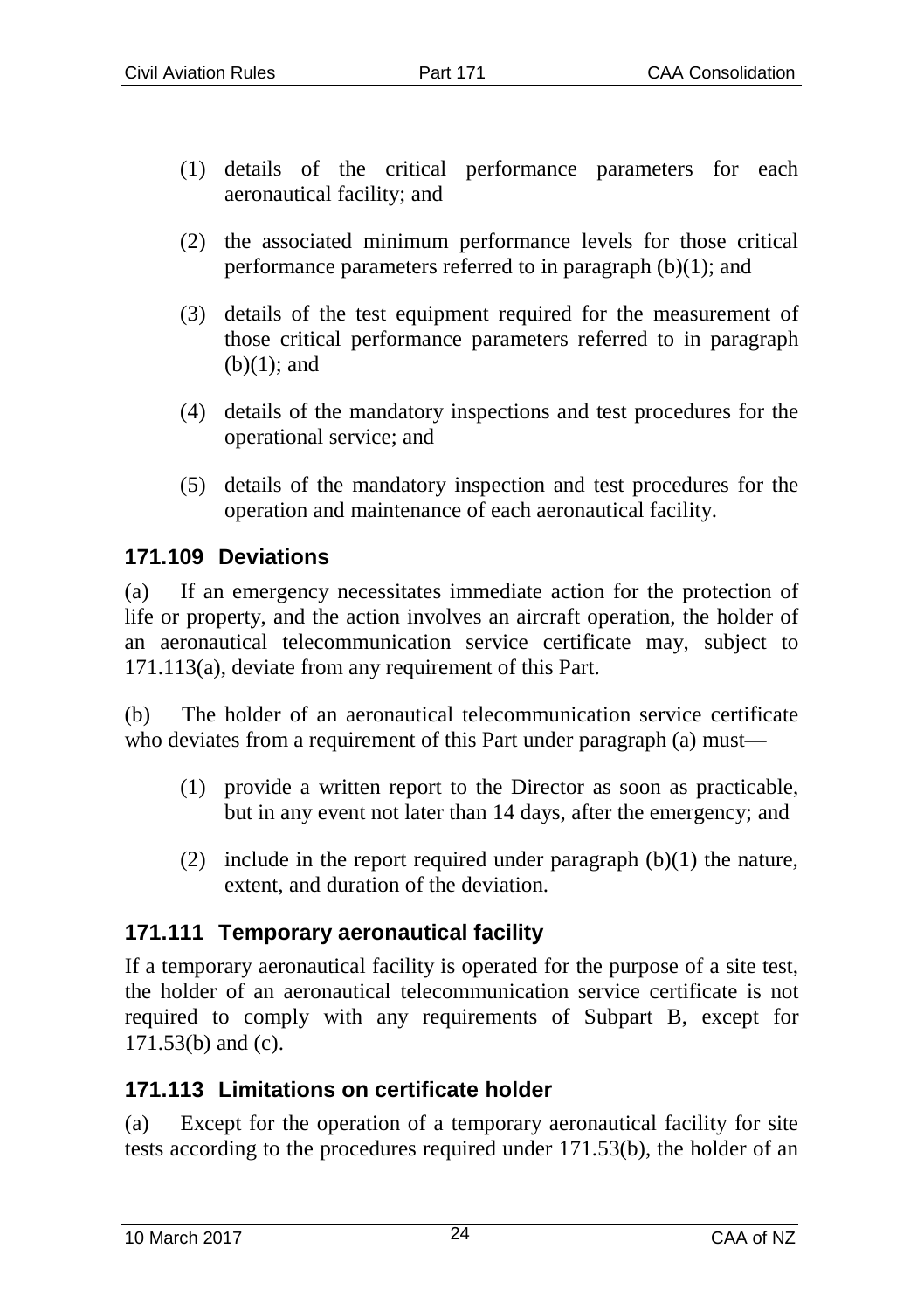aeronautical telecommunication service certificate may not permit an aeronautical facility to continue in operational service under the authority of the certificate if the holder has any cause to suspect the integrity of the information being provided by the facility.

(b) The holder of an aeronautical telecommunication service certificate may not operate a radio transmitting aeronautical facility on an aeronautical radio frequency except under a radio apparatus licence granted by the Chief Executive of the Ministry of Economic Development for the facility.

(c) Except if a deviation is required under 171.109(a) or a site test is carried out according to the procedures required under 171.53(b), the holder of an aeronautical telecommunication service certificate may not operate an aeronautical facility under the authority of that certificate unless—

- (1) the aeronautical facility is listed in the certificate holder's exposition; and
- (2) the performance of the aeronautical facility meets the applicable information published for that facility under 171.19; and
- (3) the performance of the aeronautical facility meets the applicable requirements in 171.53(a); and
- (4) any integrity monitoring system for the aeronautical facility is fully functional; and
- (5) all the periodic tests for the aeronautical facility are completed according to the programmes established under 171.59(c)(2) and (3); and
- (6) the aeronautical facility is included in the certificate holder's security programme required under 171.55(a) if the destruction. damage, or interference with the aeronautical facility is likely to endanger the safety of an aircraft in flight; and
- (7) if paragraph (c)(6) applies, the requirements of the security programme for the aeronautical facility are being complied with.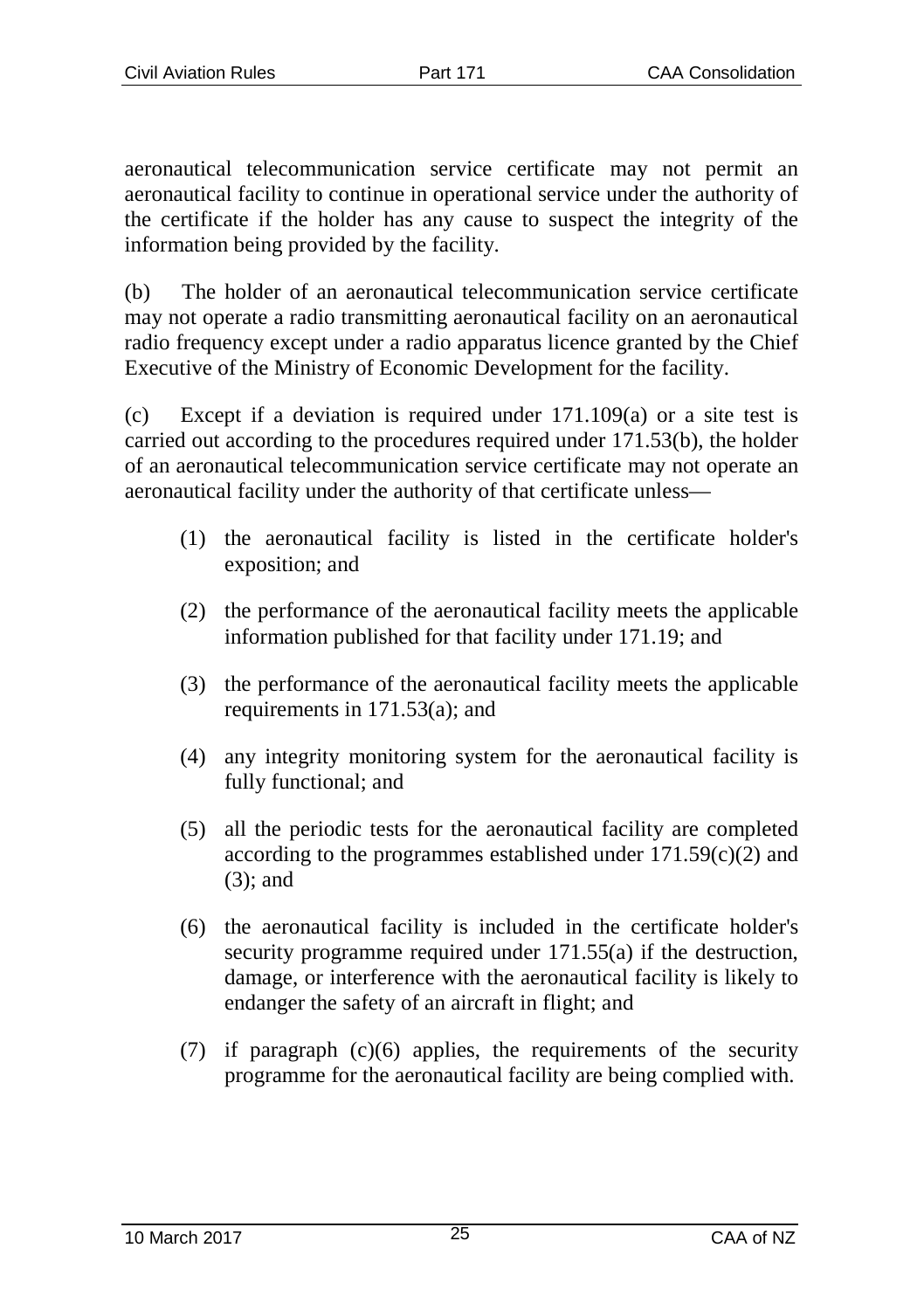#### **171.115 Changes to certificate holder's organisation**

(a) A holder of an aeronautical telecommunication service certificate must—

- (1) ensure that the exposition is amended, as required, to remain a current description of the certificate holder's organisation, aeronautical telecommunication services, and facilities; and
- (2) ensure that any amendment made to its exposition meets the applicable requirements of this Part; and
- (3) comply with the amendment procedures contained in its exposition; and
- (4) forward to the Director for retention a copy of each amendment to its exposition as soon as practicable after the amendment is incorporated into its exposition; and
- (5) make such amendments to its exposition as the Director may consider necessary in the interests of aviation safety.

(b) Before a holder of an aeronautical telecommunication service certificate changes any of the following, prior acceptance by the Director is required—

- (1) the chief executive:
- (2) the listed senior persons:
- (3) the security programme:
- (4) the types of aeronautical facility operated under the authority of the certificate:
- (5) the system for safety management, if the change is a material change.

(c) An application to make any of the changes under paragraph (b) must be made by the certificate holder on form CAA 24171/01.

(d) The Director may impose any conditions, that the Director considers necessary in the interests of aviation safety, under which the holder of an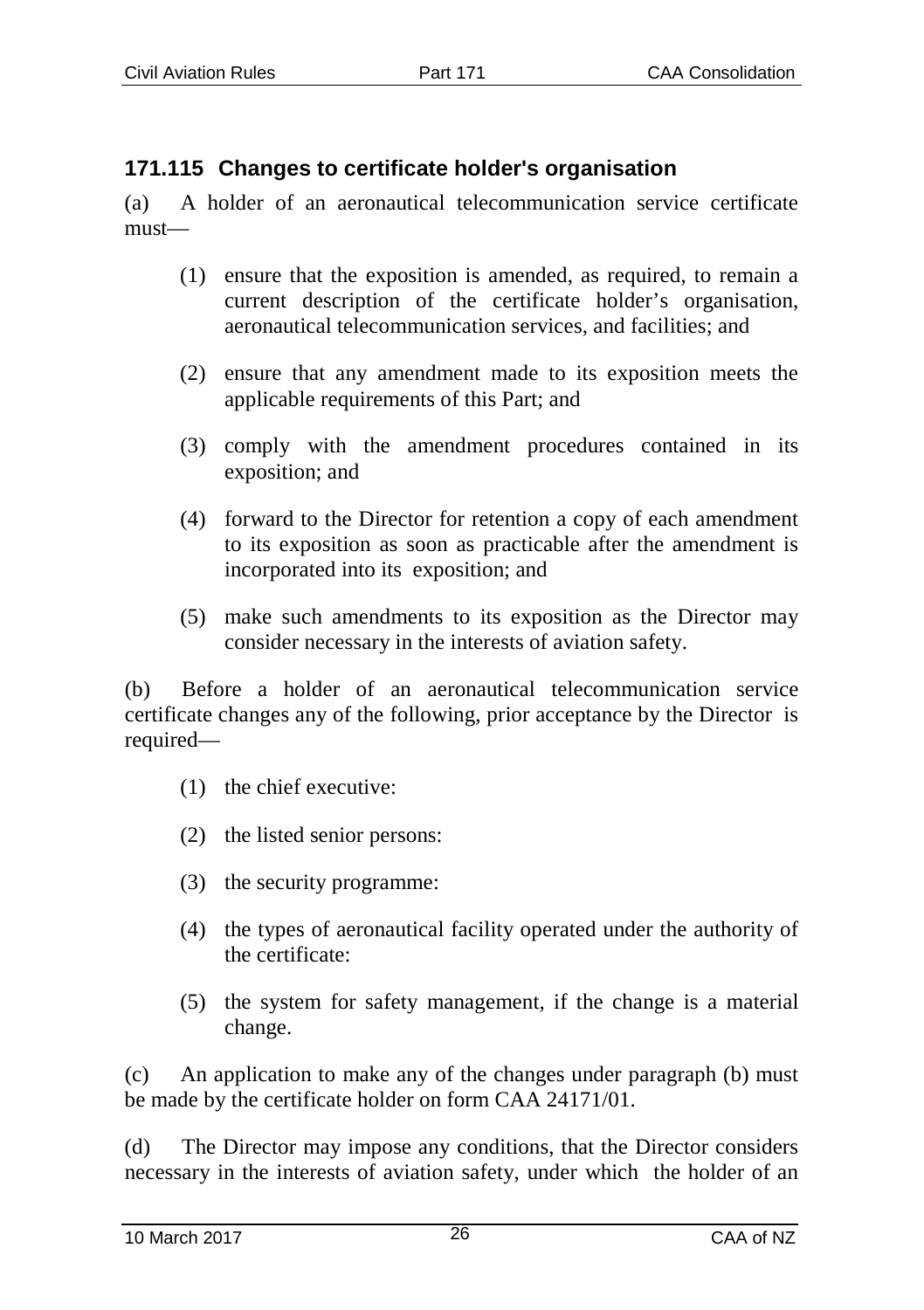aeronautical telecommunications service certificate must operate during or following any change specified in paragraph (b).

(e) The holder of an aeronautical telecommunication service certificate must comply with any conditions imposed by the Director under paragraph (d).

(f) If any of the changes under paragraph (b) requires an amendment to the aeronautical telecommunication service certificate, the certificate holder must forward the certificate to the Director for endorsement of the change as soon as practicable.

# **Subpart D — Facility Specifications and Requirements**

## **171.201 Additional Specifications and Requirements**

The following specifications and requirements are applicable to the aeronautical facilities referred to in  $171.53(a)(1)$ —

- (1) each NDB listed in an aeronautical telecommunication service certificate holder's exposition must conform to the following specification standards, in addition to the specification standards prescribed in ICAO Annex 10, Volume I, section 3.4:
	- (i) the radiated signal must be either, an uninterrupted carrier amplitude modulated by the on/off keying of a 1020 Hz plus or minus 50 Hz tone, or an uninterrupted carrier identified by the on/off keying of a second carrier separated 1020 Hz plus or minus 50 Hz from the continuous carrier:
	- (ii) the monitoring functions recommended in paragraphs 3.4.8.2 and 3.4.8.4 of ICAO Annex 10, Volume I are mandatory specification requirements for each NDB aeronautical facility:
	- (iii) the monitoring system for each NDB aeronautical facility must transmit a warning to a control point and switch off the NDB upon detection of any of the conditions detailed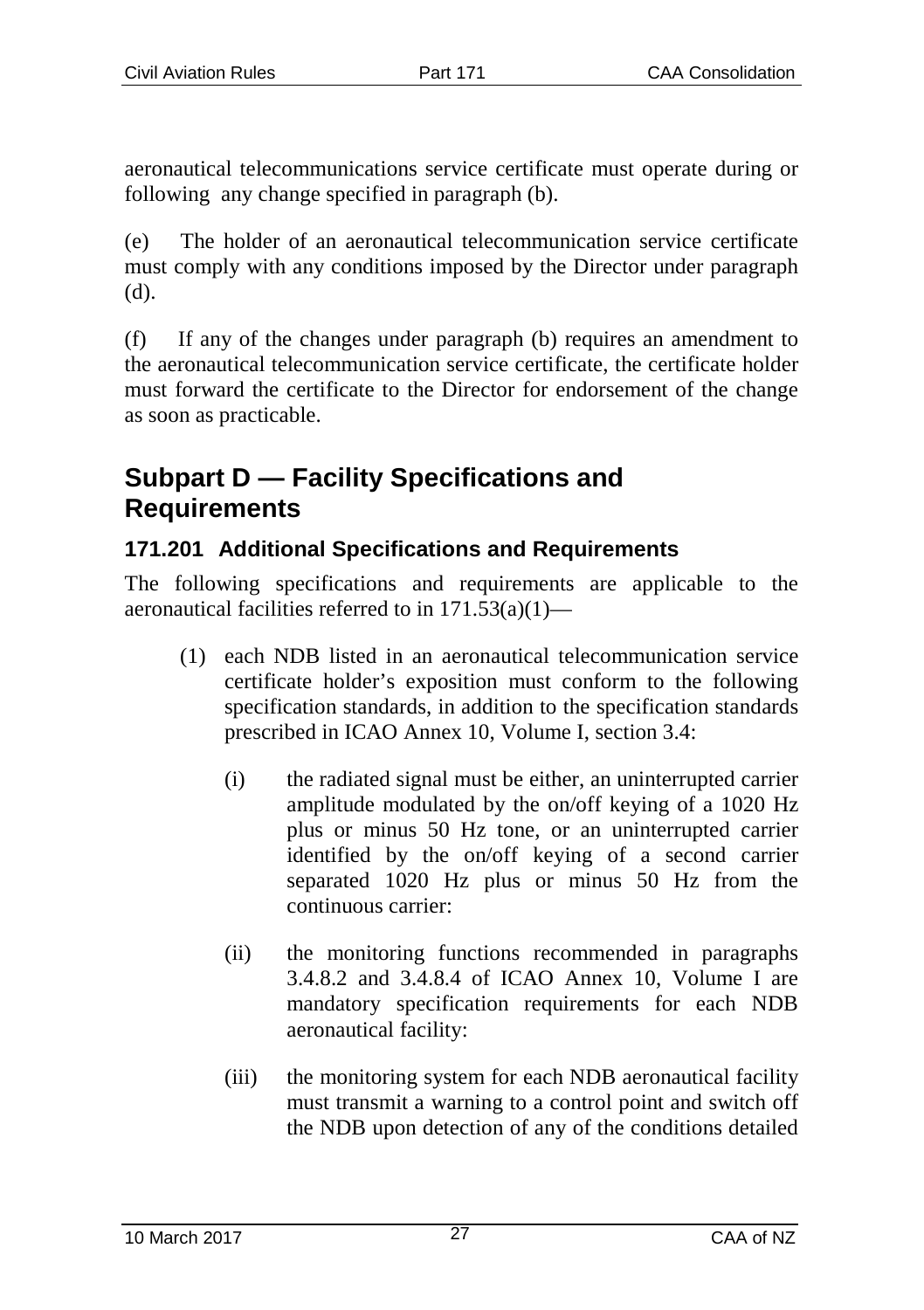in paragraphs 3.4.8.1 and 3.4.8.2 of ICAO Annex 10, Volume I; and

- (2) each UHF DME listed in an aeronautical telecommunication service certificate holder's exposition must conform with the following requirements, in addition to the specifications prescribed in section 3.5 of ICAO Annex 10, Volume I:
	- (i) the beacon code identity signal prescribed in paragraph 3.5.3.6.3 (a) of ICAO Annex 10, Volume I must be transmitted at least once but not more than twice every 40 seconds with the code groups equally spaced:
	- (ii) the monitor function recommended in paragraph 3.5.4.7.2.3 of ICAO Annex 10, Volume I, is a mandatory specification requirement for each DME aeronautical facility; and
- (3) each radio navigation aid listed in an aeronautical telecommunication service certificate holder's exposition must be provided with a monitoring system that will remove the aeronautical facility from operational service and transmit a warning to an appropriate control point upon detection of any of the following conditions:
	- (i) navigation information outside the prescribed tolerance for the facility:
	- (ii) failure of the identification signal:
	- (iii) failure of the monitoring system.

# **Subpart E — Transition Provisions**

#### **171.251 Transition for aeronautical telecommunication service organisation certificate holders and applicants**

- (a) This rule applies to each—
	- (1) holder of an aeronautical telecommunication service certificate: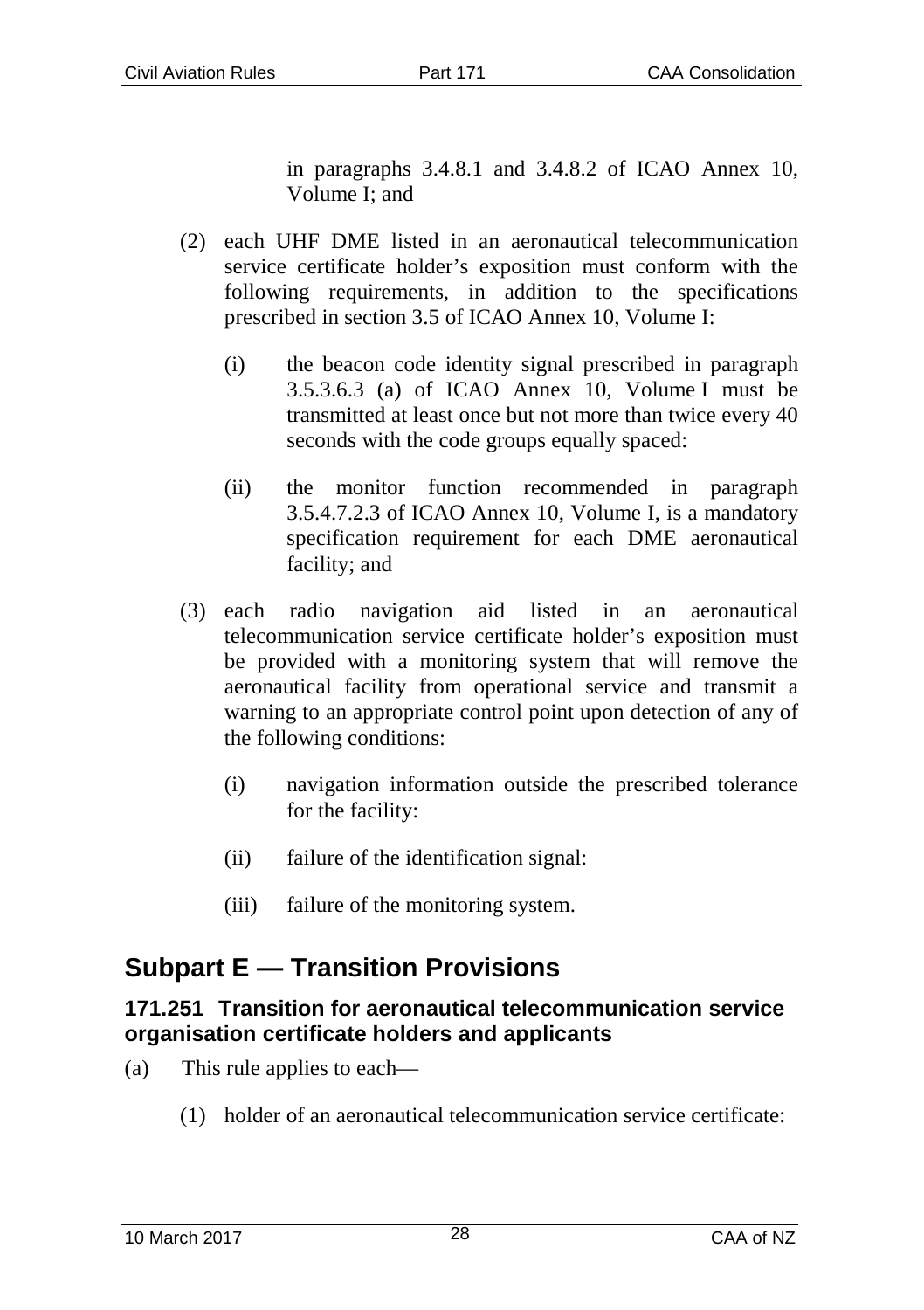(2) applicant for the grant of an aeronautical telecommunication service certificate.

(b) Before the date for implementation set in accordance with subparagraph (e)(2), an organisation to which this rule applies is not required to comply with—

- (3) rule 171.51(a)(2)(ii), if instead of a senior person responsible for the system for safety management, the organisation has a senior person responsible for internal quality assurance:
- (4) rule 171.73, if instead of establishing, implementing, and maintaining the system for safety management, the organisation has established an internal quality assurance system that complies with rule 171.253:
- (5) rule 171.77(a)(1A)(i):
- (6) rule 171.77(a)(3)(ii):
- (7) rule 171.77(a)(5A).

(c) A completed CAA form and implementation plan must be submitted to the Director—

- (1) after 1 February 2016 for an applicant for the grant of an aeronautical telecommunication service certificate under subparagraph  $(a)(2)$ ; and
- (2) by 30 July 2016 for a holder of an aeronautical telecommunication service certificate under subparagraph (a)(1).
- (d) The implementation plan referred to in paragraph (c) must—
	- (1) include a proposed date for implementation of the system for safety management; and
	- (2) outline how the organisation plans to implement the system for safety management required under rule 171.73.
- (e) The Director will, if acceptable—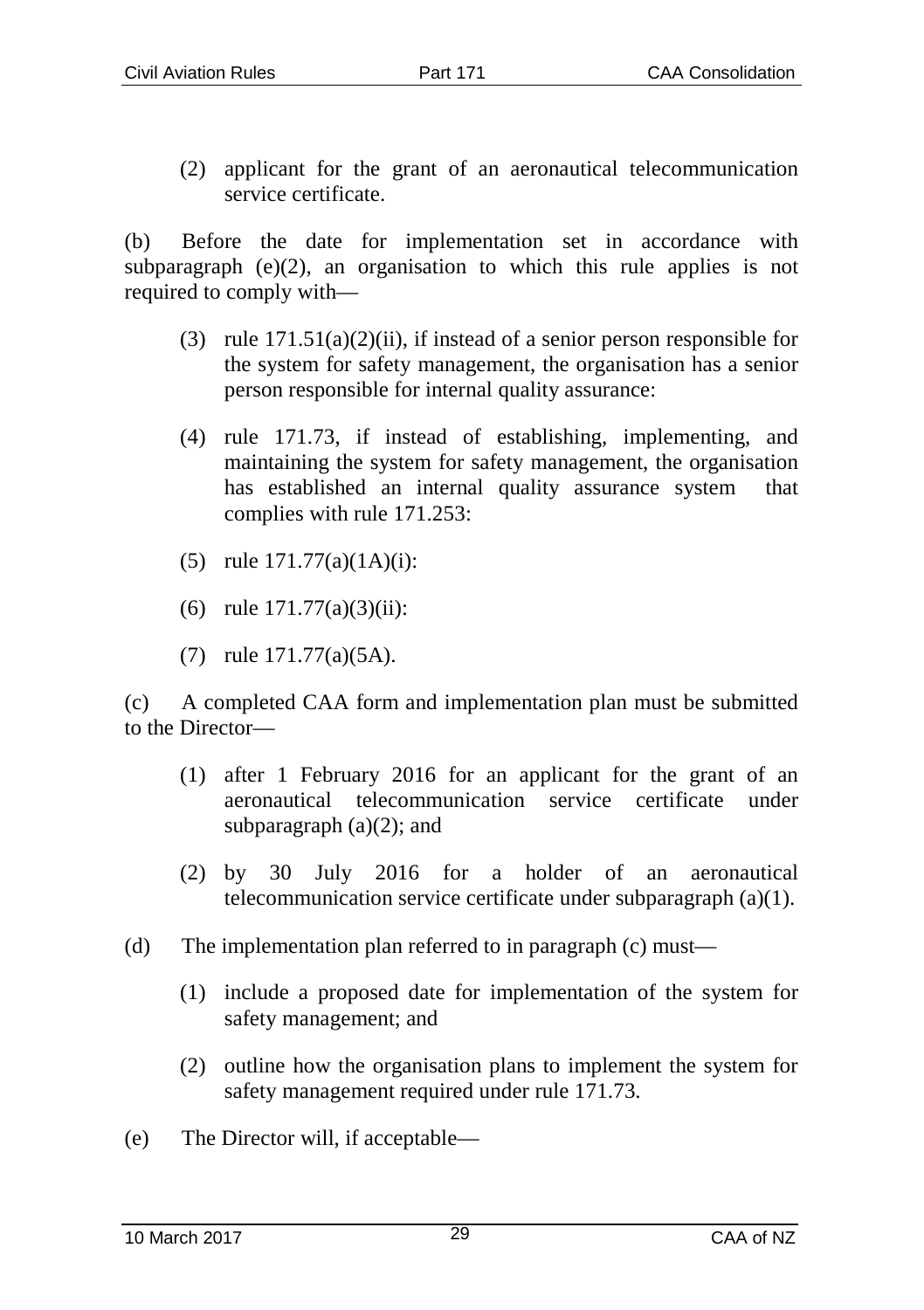- (1) approve the organisation's implementation plan; and
- (2) set the date for implementation of the system for safety management.

(f) In setting the date under subparagraph (e)(2), the Director must have regard to the following:

- (1) the capability of the organisation:
- (2) the complexity of the organisation:
- (3) the risks inherent in the activities of the organisation:
- (4) the date of any certificate renewal:
- (5) any resource or scheduling impacts on the organisation or the Authority or both:
- (6) the date for implementation must not be later than 1 February 2018.

(g) A holder of an aeronautical telecommunication service certificate under subparagraph  $(a)(1)$  does not have to submit an implementation plan with its certificate renewal application.

(h) This rule expires on 1 February 2018.

#### **171.253 Transitional internal quality assurance for aeronautical telecommunication service organisation certificate holders and applicants**

(a) The internal quality assurance system required by rule  $171.251(b)(1)(ii)$  must be established to ensure the organisation's compliance with, and the adequacy of, the procedures required by this Part.

- (b) The internal quality assurance system must include—
	- (1) a safety policy and safety policy procedures, including the procedure required under rule 171.69 for investigating facility malfunction incidents; and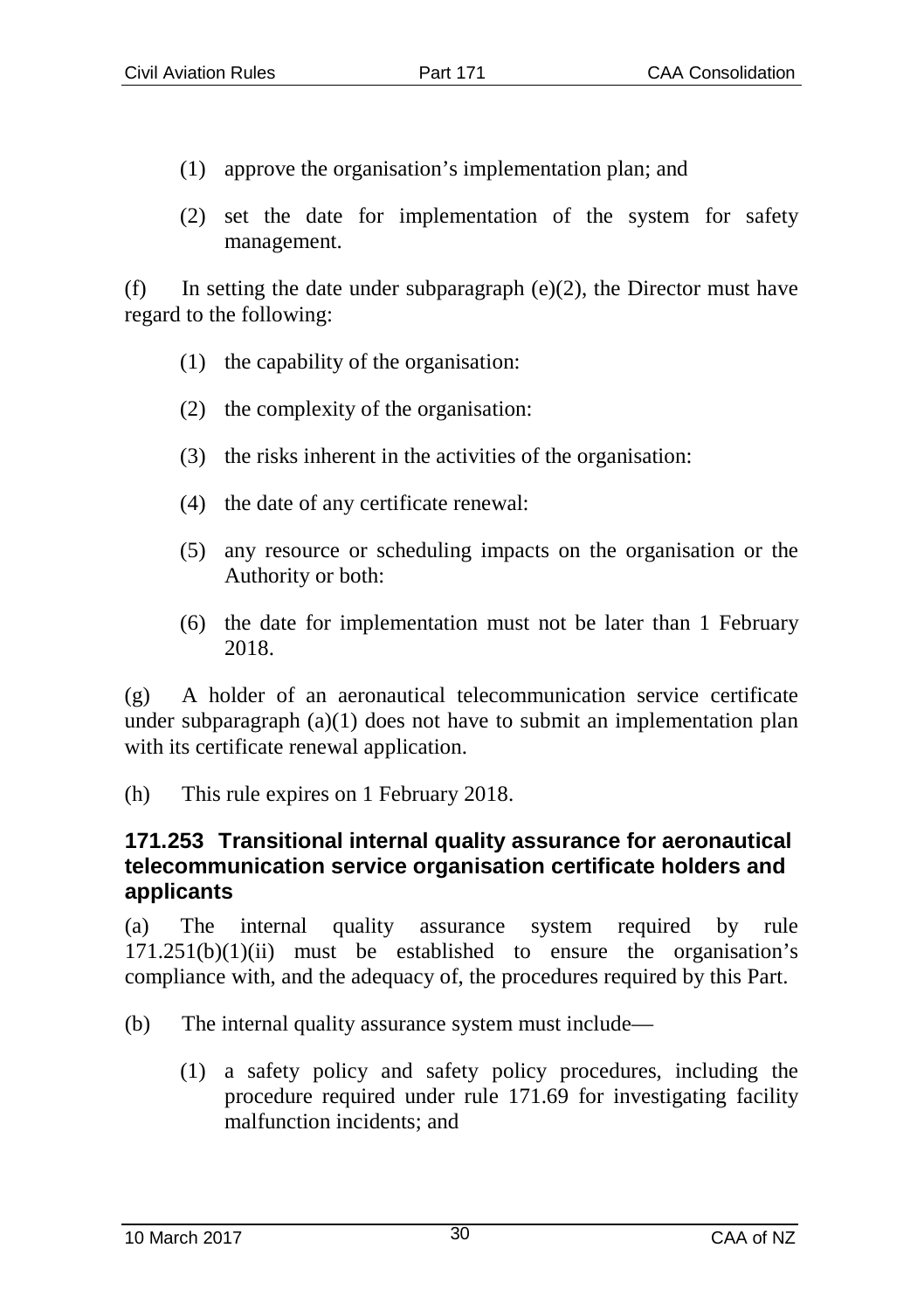- (2) a procedure to ensure quality indicators, including equipment availabilities, malfunctions, faults, and personnel and customer feedback, are monitored to identify existing problems or potential causes of problems within the internal quality assurance system; and
- (3) a procedure for corrective action to ensure existing problems that have been identified within the internal quality assurance system are corrected; and
- (4) a procedure for preventive action to ensure that potential causes of problems that have been identified within the internal quality assurance system are remedied; and
- (5) an internal audit programme for the applicant's organisation to ensure conformity with the procedures in the applicant's exposition and to achieve the goals set in the safety policy; and
- (6) management review procedures, that should include the use of statistical analysis if appropriate, to ensure the continuing suitability and effectiveness of the internal quality assurance system in satisfying the requirements of this Part.

(c) The procedure required under paragraph (b)(3) for corrective action must specify how—

- (1) to correct an existing quality problem; and
- (2) to follow up a corrective action to ensure the action is effective; and
- (3) to amend any procedure required under this Part as a result of a corrective action; and
- (4) management will measure the effectiveness of any corrective action taken.

(d) The procedure required under paragraph (b)(4) for preventive action must specify how—

(1) to correct a potential quality problem; and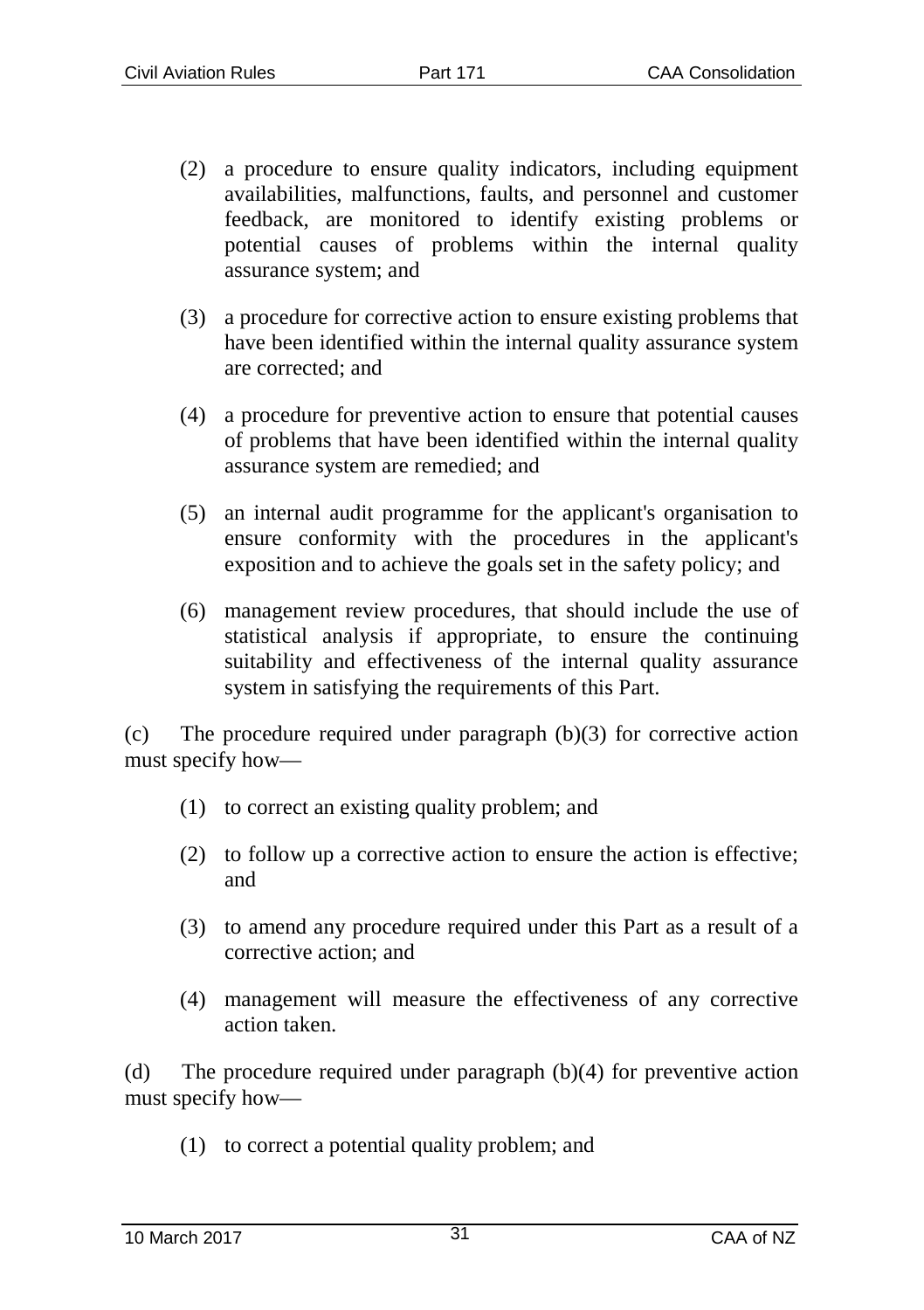- (2) to follow-up a preventive action to ensure the action is effective; and
- (3) to amend any procedure required under this Part as a result of a preventive action; and
- (4) management will measure the effectiveness of any preventive action taken.

(e) The internal audit programme required under paragraph (b)(5) must—

- (1) specify the frequency and location of the audits taking into account the nature of the activity to be audited; and
- (2) measure the effectiveness of any preventative or corrective action taken by the personnel responsible for the activity being audited since the last audit; and
- (3) require preventative or corrective action to be taken by the personnel responsible for the activity being audited if problems are found by the audit; and

(f) The procedure for management review required under paragraph  $(b)(6)$  must —

- (1) specify the frequency of management reviews of the internal quality assurance system taking into account the need for the continuing effectiveness of the system; and
- (2) identify the senior person responsible for the management reviews referred to in paragraph (f)(1); and

(g) The senior person responsible for the internal quality assurance system must—

(1) ensure that the safety policy and the safety policy procedures are understood, implemented, and maintained at all levels of the aeronautical telecommunication service certificate holder's organisation; and